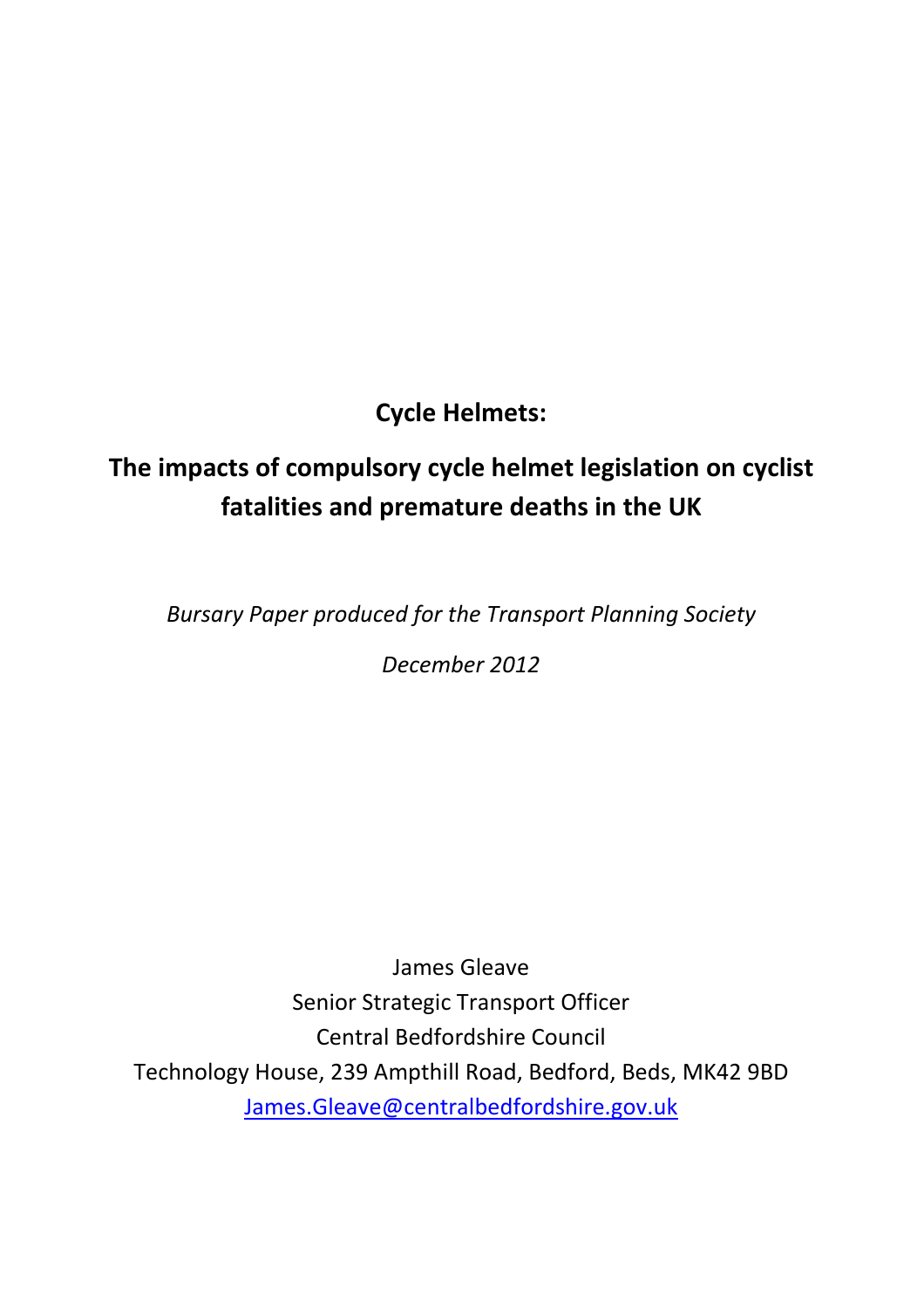# **Contents**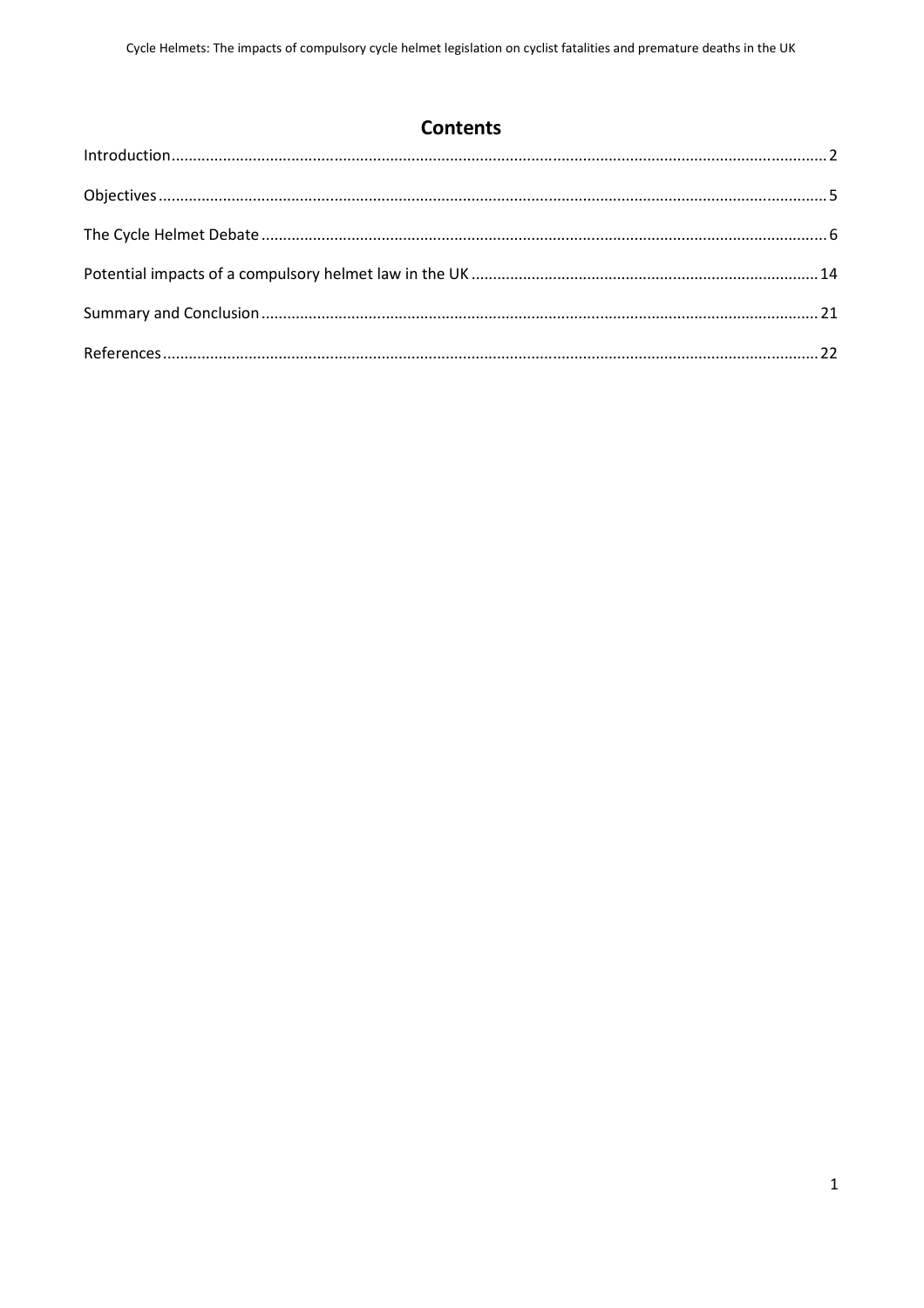# Introduction

The popularity of the bicycle as a means of getting around has increased significantly in recent years. In 2010, 3 billion vehicle miles were undertaken by bicycle, 15% more than 2007 – though substantially lower than in 1950 (12.4 billion vehicle miles) (Keep, 2012). Cycling has increased significantly in larger towns and cities in the UK. In London, for instance, the number of daily journeys undertaken by bicycle was an estimated 490,000 trips per day in 2010, nearly double the level of 2000 (Figure 1).

Cycling has benefitted for a number of years from significant policy support. Support for cycling in national policy is contained in Creating Growth, Cutting Carbon: Making Sustainable Transport Happen – The Local Transport White Paper. Delivery of cycling initiatives and schemes is funded through a number of sources, the most notable being Local Transport Plan Integrated Capital Programmes, Local Implementation Plans, and the Local Sustainable Transport Fund. The bicycles role in achieving numerous policy objectives such as in healthcare, carbon



Figure 1 – Daily average number of cycle trips in London (Source: Transport for London, 2011)

reduction, air quality and improving the quality of urban spaces has seen the bicycle become a key part in generating a sense of place, even in generating economic growth.

The safety of cyclists is a significant transport issue. Within the last 5 years, the total number of cyclists killed in the UK has declined to 107 in 2011 (Figure 2), although provisional estimates show that this number has increased to 120 fatalities in 2012. Per mile travelled, cyclists are 34% less likely to be killed compared to 10 years ago (Figure 3), although casualty rates for cyclists killed and seriously injured have risen every year since 2008 (Figure 4). Rates of cycle crashes of all severities have decreased by 14% in 10 years (Figure 5).



Figure 2 – Reported cyclist fatalities in Great Britain per annum (Source: Department for Transport, 2012)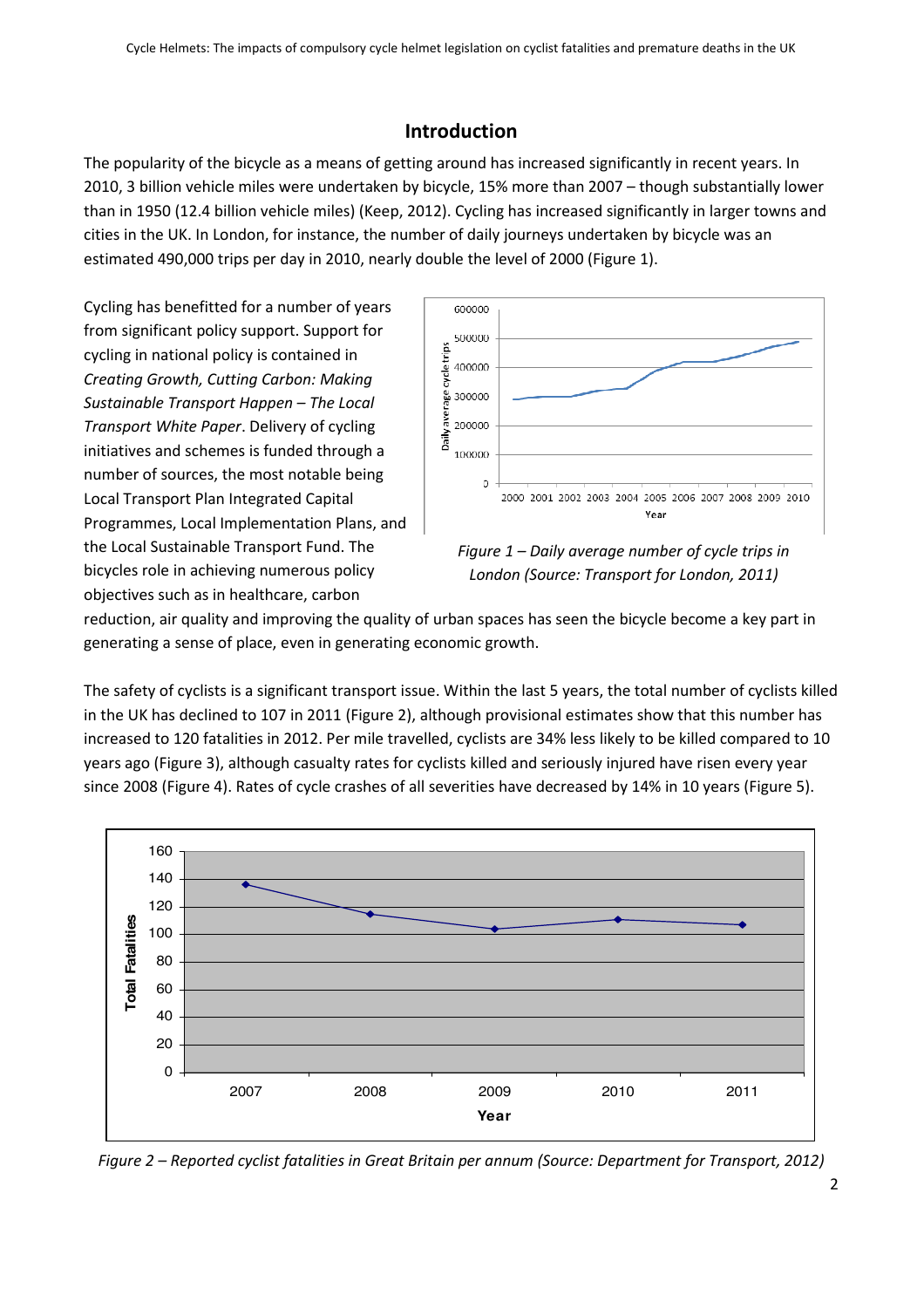

Figure 3 – Fatality rates for cyclists between 2001 and 2011 (Source: Department for Transport, 2012)



Figure 4 – Cyclist Casualty Rates (Killed and Seriously Injured) per billion vehicle kilometres between 2001 and 2011 (Source: Department for Transport, 2012)



Figure 5 – Cyclist Casualty Rates (All Accident Severities) per billion vehicle kilometres between 2001 and 2011 (Source: Department for Transport, 2012)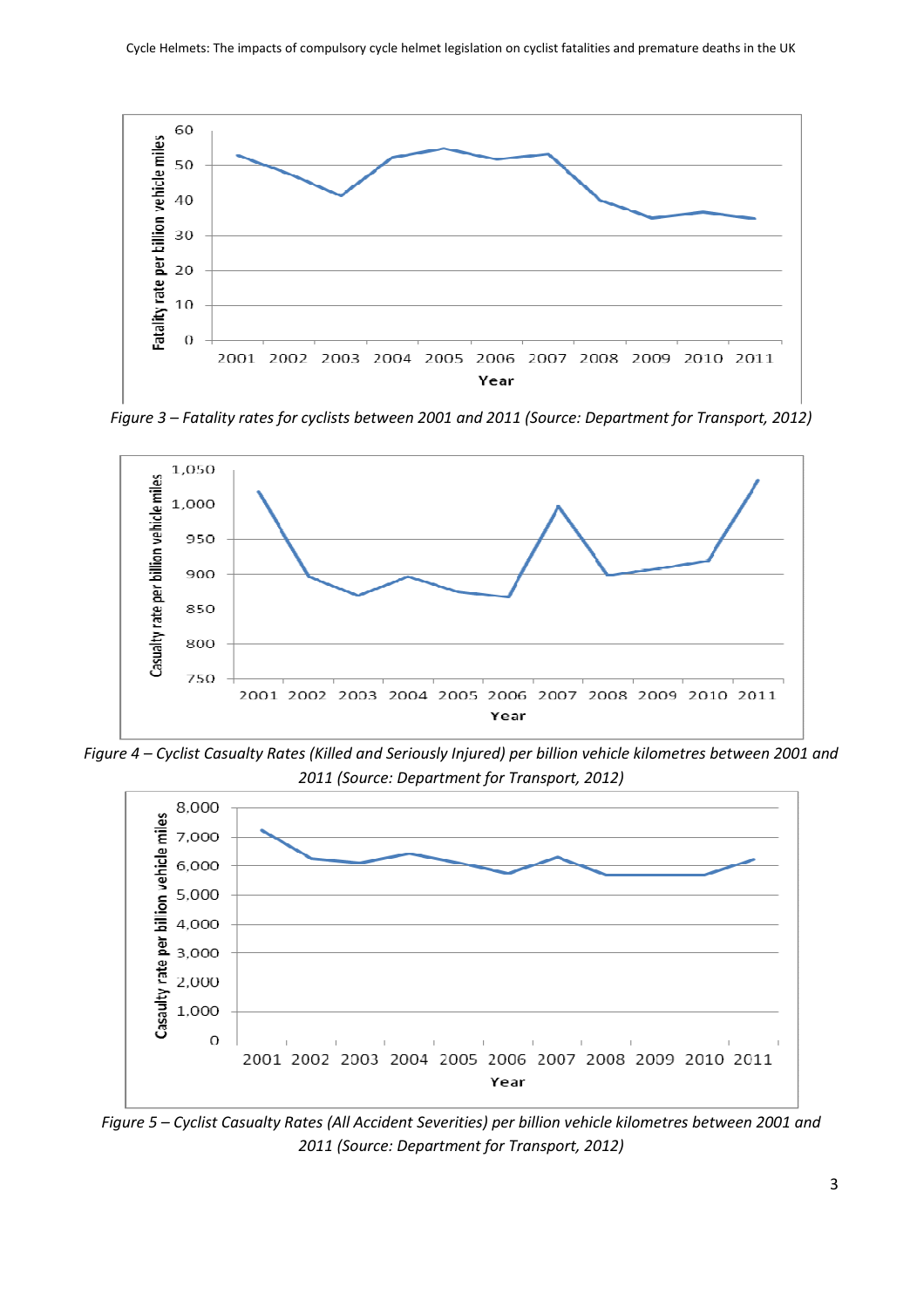Publicly, the cycle safety debate has been most visible through the "Cities Fit for Cycling" Campaign being led by The Times, which calls for 'structural as well as geographical' changes to cities to make them safer and more suited for cyclists (The Times, 2012). The issue of cyclist safety also featured heavily in the 2012 race for the London Mayor, with all major candidates signing the London Cycle Campaign's Love London, Go Dutch commitment, with the All Party Parliamentary Group for Cycling also calling for evidence for its "Get Britain Cycling" inquiry into the barriers preventing more people from cycling in the UK.

Within the transport profession, the benefits of cycling have long been realised, and the status of cyclists as vulnerable road users has long been recognised. For those working in local authorities, this has taken on added importance given extra duties to promote public health bestowed upon highway authorities by the Health and Social Care Act 2012. It is vital that professionals are aware of and engage in all aspects of the cycle safety debate to further develop cycling.

One of the fiercest cycle safety debates concerns that of introducing laws that make it compulsory to wear cycle helmets. Currently, it is not a legal requirement for any person to wear a helmet whilst cycling in the majority of the UK (Porter, 2012), although it is recommended under Rule 59 of the Highway Code that "you should wear…a cycle helmet which conforms to current regulations, is the correct size and securely fastened." It is a legal requirement for children to wear cycle helmets in Northern Ireland and Jersey, following the passing of laws in these jurisdictions. Internationally, there are over 20 countries where wearing a cycle helmet is compulsory, notably Finland (for all ages), Sweden (15 years old and under), Australia (all ages), and several US states and Canadian provinces.

The current Government position on cycle helmets is that they are a matter of exhortion rather than of compulsion (Hansard, 2012). In the UK, the percentage of cyclists wearing helmets has steadily increased on major built up roads from an estimated 16% in 1994 to an estimated 34.3% in 2008 (Sharratt et al, 2009). Adults are more likely to be wearing cycle helmets compared to children, with females also more likely to wear helmets than males. London cyclists also more likely to wear helmets.

Regardless, the debate still rages. Many medical practitioners, most notably the British Medical Association, argue strongly in favour of the protective effects of cycle helmets in reducing the number and severity of head injuries from cycling. Consequently, these organisations are in favour of the compulsory wearing of cycle helmets. This position is strongly opposed by cycling advocates, stating that the health benefits of cycling far outweigh both the risks of cycling and the health benefits of any cycle helmet law.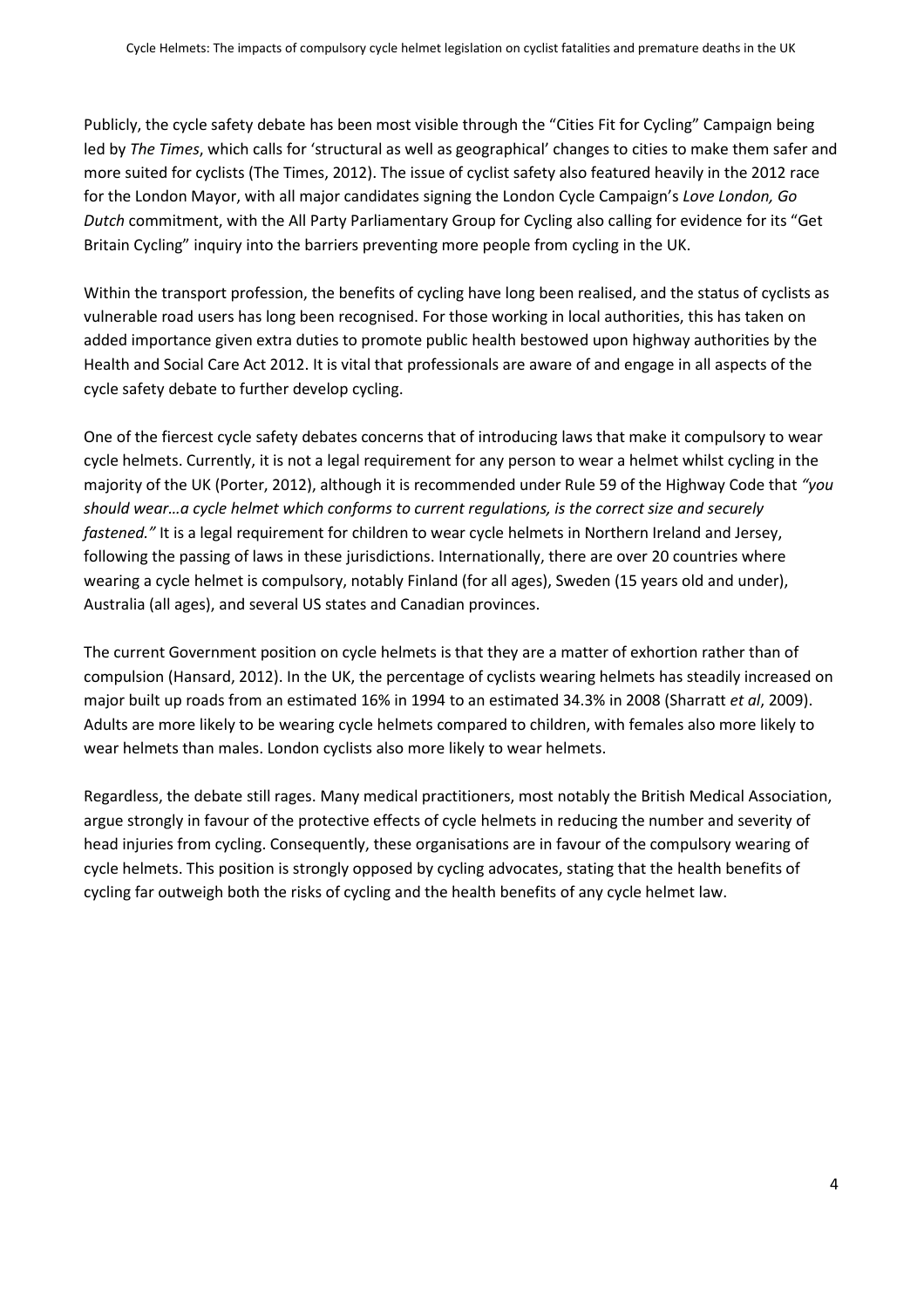# **Objectives**

Understanding the cycle helmet debate is essential for practitioners who wish to understand whether a compulsory cycle helmet wearing law should be promoted by policy makers, and the consequences of compulsion on promoting cycling as a healthy and low carbon means of getting around. It is also essential that, in line with new health duties placed upon transport authorities, practitioners understand the implications of making wearing cycle helmets compulsory.

This paper will first critically review the evidence informing the current debate about making wearing cycle helmets compulsory. From the evidence presented, this paper will then indicate the health impacts of a helmet law to determine whether such a law would be of net health benefit in terms of fatalities.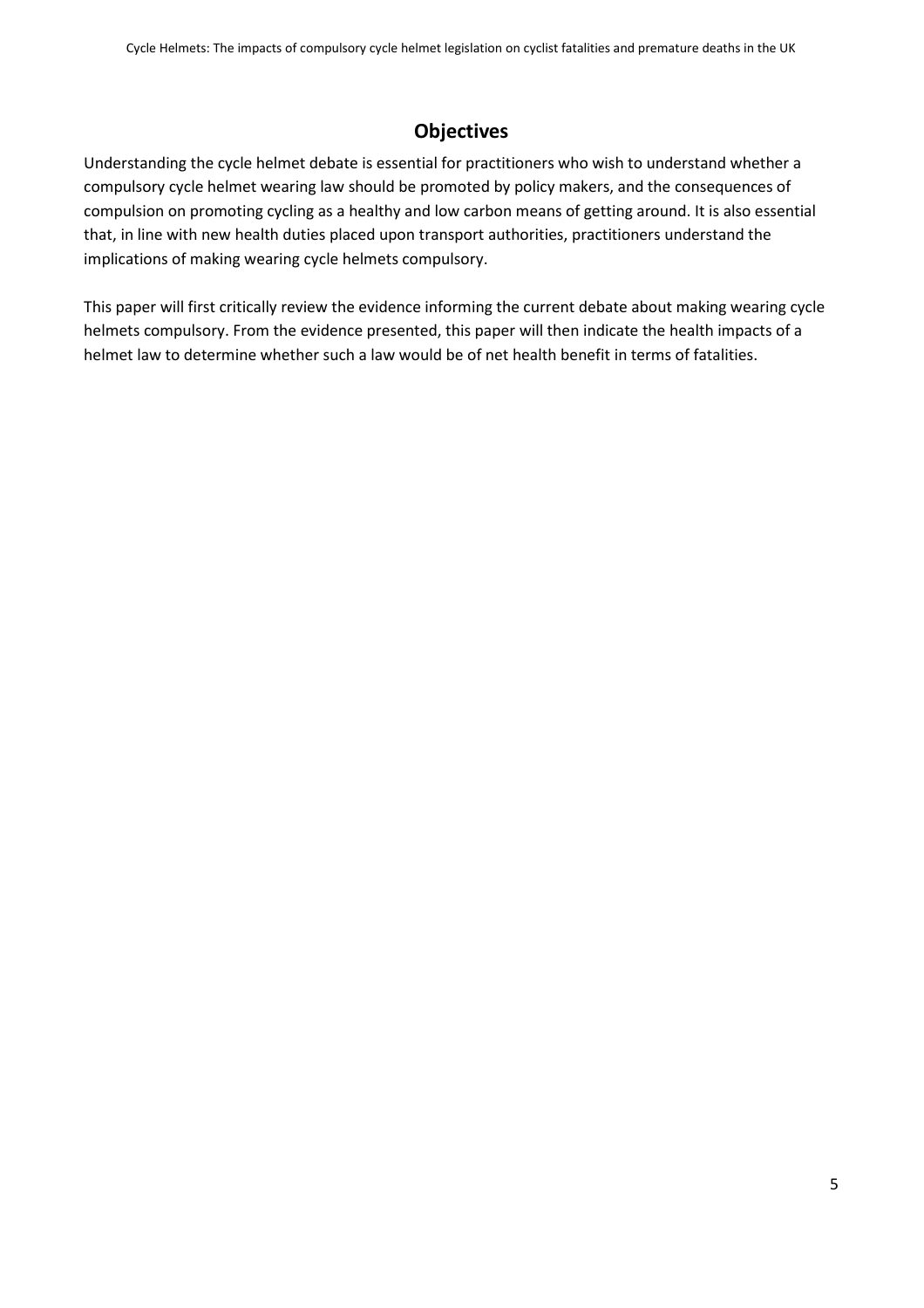# The Cycle Helmet Debate

The nature of the cycle helmet debate centres around 3 cores areas:

- 1. The assistance that cycle helmets provide in the event of a crash and the ability to reduce serious cycle fatalities and serious injuries when they occur;
- 2. The health benefits of cycling and the impact of compulsory helmet laws on cycling levels;
- 3. Whether cycle helmets affect the likelihood of an accident.

## 1. The assistance that cycle helmets provide in the event of a crash

In a crash, cycle helmets are designed to reduce head injury by absorbing the energy of a head impact and distributing the load across the helmet area. This is intended to reduce the risk of scalp lacerations, cranium fracture, and severe brain injury (Hynd et al, 2009). Around a third of serious injuries in crashess are some form of head injury (SWOV, 2012), with 39.8% of reported cycle crashes in the UK involving some sort of head or facial injury (Hynd et al, 2009).

Since the late 1990s, all cycle helmets sold in the UK are required to meet minimum standards as set out in EN 1078:1997 (Helmets for Older Children and Adults) or EN 1080:1997 (Helmets for Younger Children). There has been significant debate on the effectiveness of the standards applied to cycle helmet design. Hewson (2005) states there is little data on the kinetic interactions in cycle crashes, and Carpenter & Ataie (2012) question whether the testing mechanism for the standards reflects real-world collisions. A number of other contributors also highlight other factors that impact on the efficacy of cycle helmets in a collision, notably whether a helmet fits and is the correct size. This is a complex and technical debate, with merits in arguments from both sides. But for the purposes of this paper we are interested in whether cycle helmets in the round are likely to reduce fatalities from crashes.

A number of studies have been undertaken over many years to investigate how cycle helmets impact upon premature deaths, primarily from reducing the severity of head injuries sustained in crashes. Table 1 summarises some of the main studies undertaken. What is notable from the reviewed studies is the shown impact of compulsory cycle helmet laws on reduction in head injuries amongst children. This is partly as a result of the laws studies, all of which compel children to wear cycle helmets. Another factor is that because children are smaller than adults, their heads have to fall less far in the majority of crashes involving a head impact. Consequently, the vertical impact velocity of child accidents is lower. Children are also more likely to be involved in single vehicle accidents (RoSPA, 2012), i.e. fall off their bicycle. As such accidents are more likely to result in head injuries (SWOV, 2012), the impact of helmet legislation on children is likely to be greater than such a law on adults.

From the studies reviewed, of particular interest is the investigation undertaken by Hynd et al (2009) due to its application to the UK. By applying a bio-mechanical assessment of in-depth UK crash data, notably Police Fatal Accident Files and Hospital Episode Statistics (HES), an assessment was undertaken on the potential for cycle helmets to reduce cyclist fatalities from head injuries. This estimates a potential benefit of cycle helmet wearing of reducing cycling fatalities of between 10% and 16%.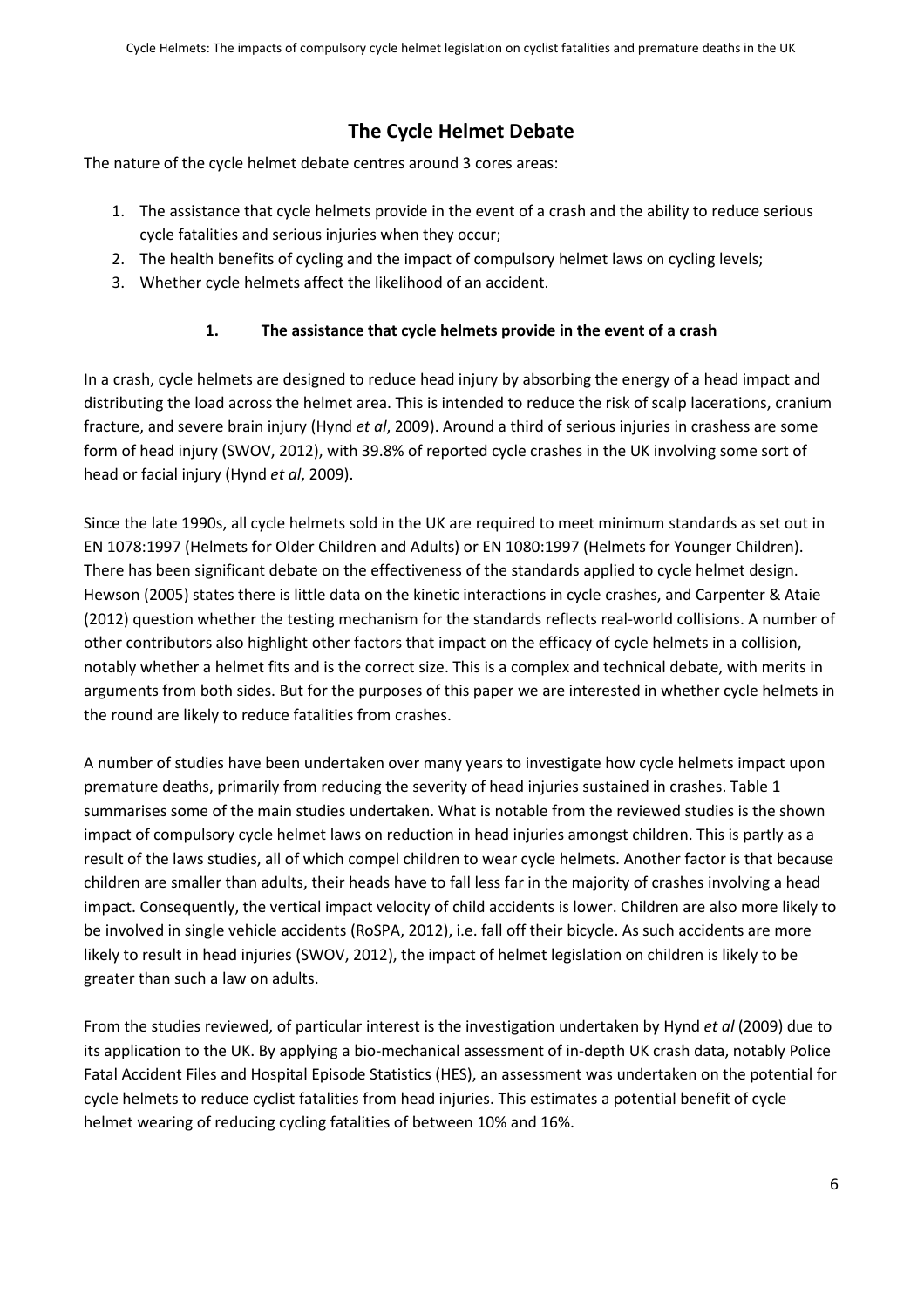#### Table 1 – Summary of research on the effects of compulsory cycle helmet laws on cyclist injuries and fatalities

| <b>Study Area</b>   | <b>Study Method</b>                                                  | <b>Results</b>                                                  | <b>Source</b>           |
|---------------------|----------------------------------------------------------------------|-----------------------------------------------------------------|-------------------------|
| <b>UK</b>           | Use of a biomechanical assessment of in-depth UK accident data to    | Estimate of a potential 10-16%                                  | Hynd et al (2009)       |
|                     | estimate the potential of helmets to prevent cycling fatalities.     | reduction in total cycle fatalities.                            |                         |
| Victoria, Australia | Analysis of 4 years of collision data both pre and post compulsory   | Hospital admissions with head injuries                          | Carr et al (1995)       |
|                     | helmet law being introduced                                          | amongst cyclists reduced by 40%                                 |                         |
| Various             | Meta-analysis of studies focussing on the impacts of cycle helmet    | Wearing a cycle helmet reduces the risk                         | Thompson et al (2001)   |
|                     | use on head injuries. As this was a meta-analysis, results were not  | of head injury by up to 88%, and risk of                        |                         |
|                     | presented in defined metric, e.g. total fatalities.                  | facial injury by 65%                                            |                         |
| Ontario, Canada     | Controlled before and after study of legislation requiring           | Mortality rates decreased by 52% in                             | Wesson et al (2008)     |
|                     | mandatory bicycle helmets for children aged under 18 years.          | the children aged between 1 and 15                              |                         |
|                     | Intervention group: children aged between 1 and 15 years old.        | years old, though cause of deaths                               |                         |
|                     | Control group: Older adolescents and persons aged 16 years and       | undetermined.                                                   |                         |
|                     | older. Measured in rates of mortality (per 100000 person-years).     |                                                                 |                         |
| New Zealand         | General population observations with specific analysis for different | Estimated that law had averted a total<br>Scuffham et al (2000) |                         |
|                     | age groups (5-12 years, 13-18 years and 19+ years). For each of the  | of 139 head injuries over 3 years (19%                          |                         |
|                     | 3 groups, helmet wearing rates compared with head injuries           | reduction).                                                     |                         |
|                     | sustained. Measured in terms of cyclist admissions to hospitals.     |                                                                 |                         |
| Canada              | Controlled before and after study on legislation requiring           | 45% reduction in total head injuries in                         | Macpherson et al (2002) |
|                     | mandatory bicycle helmets for cyclists of various ages. Intervention | the intervention provinces.                                     |                         |
|                     | group: Children in four provinces who had introduced cycle helmet    | 27% reduction in total head injuries in                         |                         |
|                     | laws (Ontario, New Brunswick, Nova Scotia, British Columbia).        | the control provinces.                                          |                         |
| Various             | Meta-analysis of studies in a variety of countries to review the     | 42% reduction in the risk of head injury                        | SWOV (2011)             |
|                     | effectiveness of cycle helmets in preventing injuries. As this was a | 53% reduction in the risk of brain injury                       |                         |
|                     | meta-analysis, results were not presented in defined metric, e.g.    | 17% reduction in the risk of facial injury                      |                         |
|                     | total fatalities.                                                    | 32% increase in the risk of neck injury                         |                         |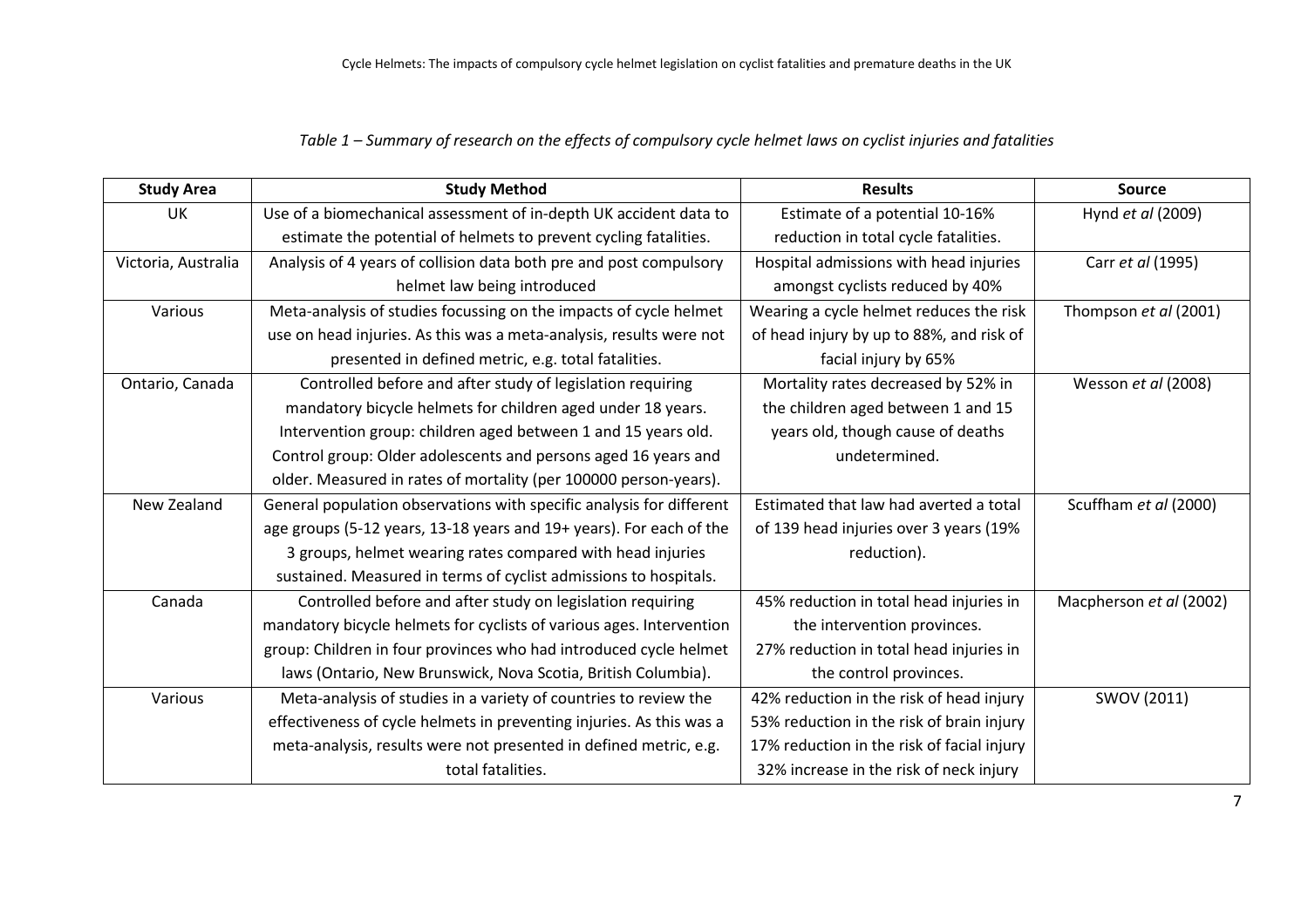This research has been subject to much debate and discussion. In particular the report is criticised for estimating that 50% of head injuries would be prevented by a cycle helmet in the event of a single-vehicle crash, and 10%-30% in the event of an crash with a vehicle, estimates that BHRF (2012) states is without basis, and based upon the inherent assumption that helmets behave as designed in the event of an crash. Hynd et al (2009) accept that the results are an assessment of potential and should not be quoted as statistical fact, and that this area requires further research.

The criticisms of Hynd et al (2009) highlights much wider criticisms of study methods employed to investigate the impacts of compulsory helmet laws on head injuries and fatalities, ranging from reviews of police crash records to hospital admissions records. No method is without its issues, the most common of which is underreporting of actual crashes (particularly those involving minor injuries) and hospital admissions records are also influenced by changes in treatment procedures (Robinson, 2006).

Regardless of many such issues, the evidence indicates that for cyclists involved in a cycle crash with a head impact, those not wearing helmets have a greater risk of sustaining a serious or fatal head injury than a cyclist wearing a helmet. This risk is qualified on a number of factors, notably the kinetic forces involved in individual collisions, cycle helmet design standards and fitting by the cyclist.

#### 2. The health benefits of cycling and the impact of compulsory helmet laws on cycling levels

The health benefits of maintaining an active lifestyle have long been established. It is a major component of weight control, and key to maintaining the function of muscles, bones, joints, and the cardiovascular system. People who are physically active reduce their risk of premature death and of developing a number of major diseases, notably coronary heart disease, stroke, type 2 diabetes, osteoporosis, dementia and cancer (Figure 6). Physical activity also releases endorphins, creating a sense of mental well being and tackling depression (Johan de Hartog et al, 2010).

In the UK, sedentary lifestyles are a national health issue. The proportion of persons who are overweight or obese has increased significantly whilst trips per head per year by active modes has decreased (Table 2). Less than a third of men and a quarter of women achieve 30 minutes of physical activity 5 times of week (House of Commons Health Committee, 2004). Increasing daily physical activity is seen as a national priority.

Physical inactivity is a significant social and economic cost to the UK. The estimated total cost of physical inactivity to the NHS across the UK is £1.06 billion per annum (Davies et al, 2011). In England, the loss of productivity attributable to physical activity is estimated to be £5.5bn, and premature deaths £1.1bn (Ossa & Hutton, 2002).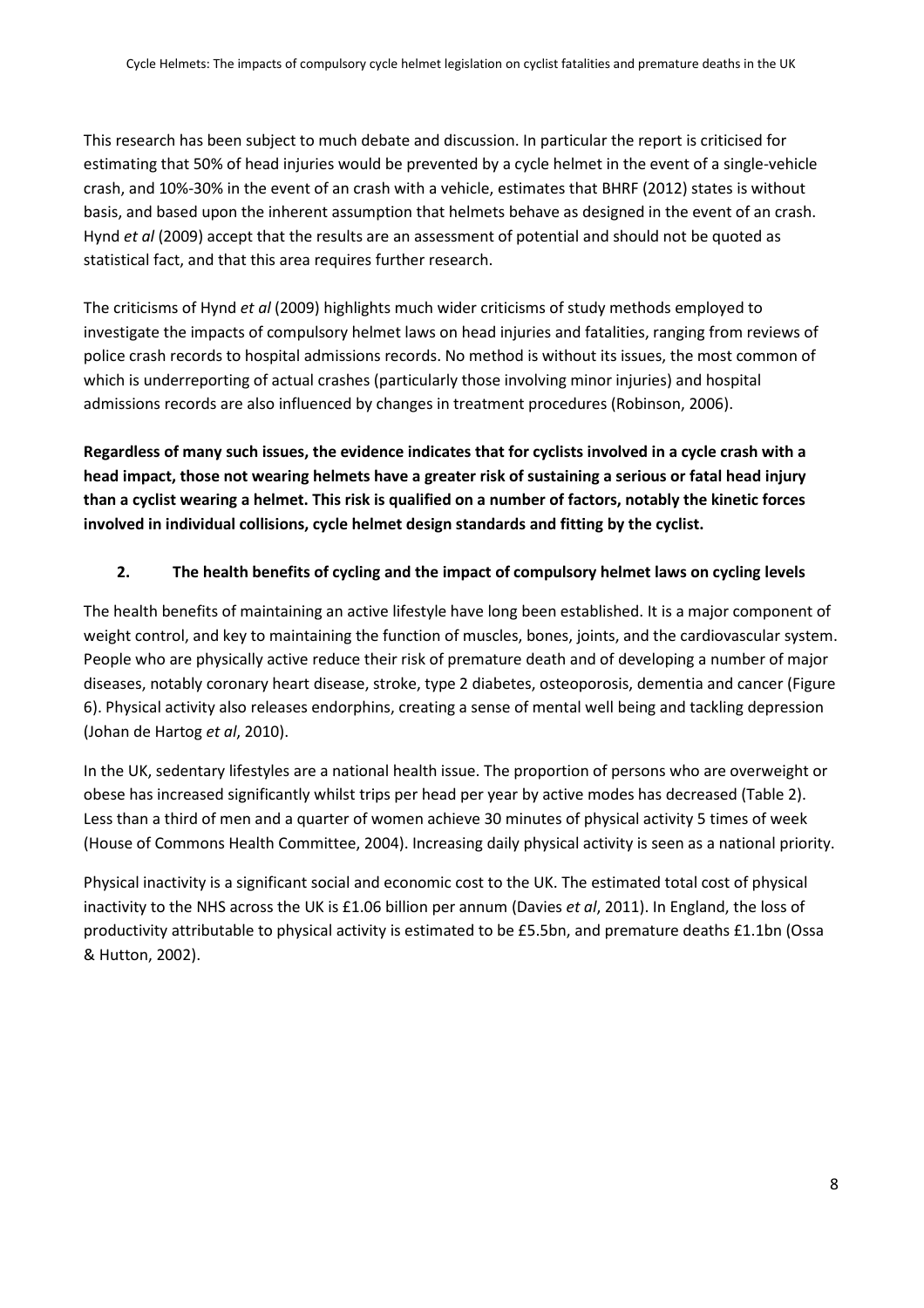

Figure 6 – Summary of health benefits of physical activity (Source: British Medical Association, 2012)

| Table 2 – Proportion of population of England in various Body Mass Index categories and trips per head by |
|-----------------------------------------------------------------------------------------------------------|
| year by various modes (Source: Mackett & Brown, 2011)                                                     |

|                           |                | <b>Men</b> |      | Women |      |
|---------------------------|----------------|------------|------|-------|------|
|                           |                | 1993       | 2009 | 1993  | 2009 |
|                           | % underweight  |            |      | 2     | 3    |
| <b>Body Mass</b><br>Index | % normal       | 41         | 32   | 50    | 40   |
|                           | % overweight   | 44         | 43   | 32    | 33   |
|                           | % obese        | 13         | 23   | 16    | 24   |
| Trip rates per<br>head    | Walk           | 272        | 214  | 311   | 241  |
|                           | <b>Bicycle</b> | 26         | 23   | 11    | 8    |
|                           | All travel     | 1110       | 947  | 1064  | 998  |

Cycling has a significant advantage over many other physical activities in that it can be integrated into everyday life – whether cycling to work, to school, or to the shops. Cycling uses the large skeletal muscles of the body in a rhythmic pattern, with periods of active work usually alternating with rest periods allowing recovery (Cavill & Davis, 2007). As a result, whether undertaken at a leisurely or more aggressive pace, the rider experiences a net health benefit from cycling.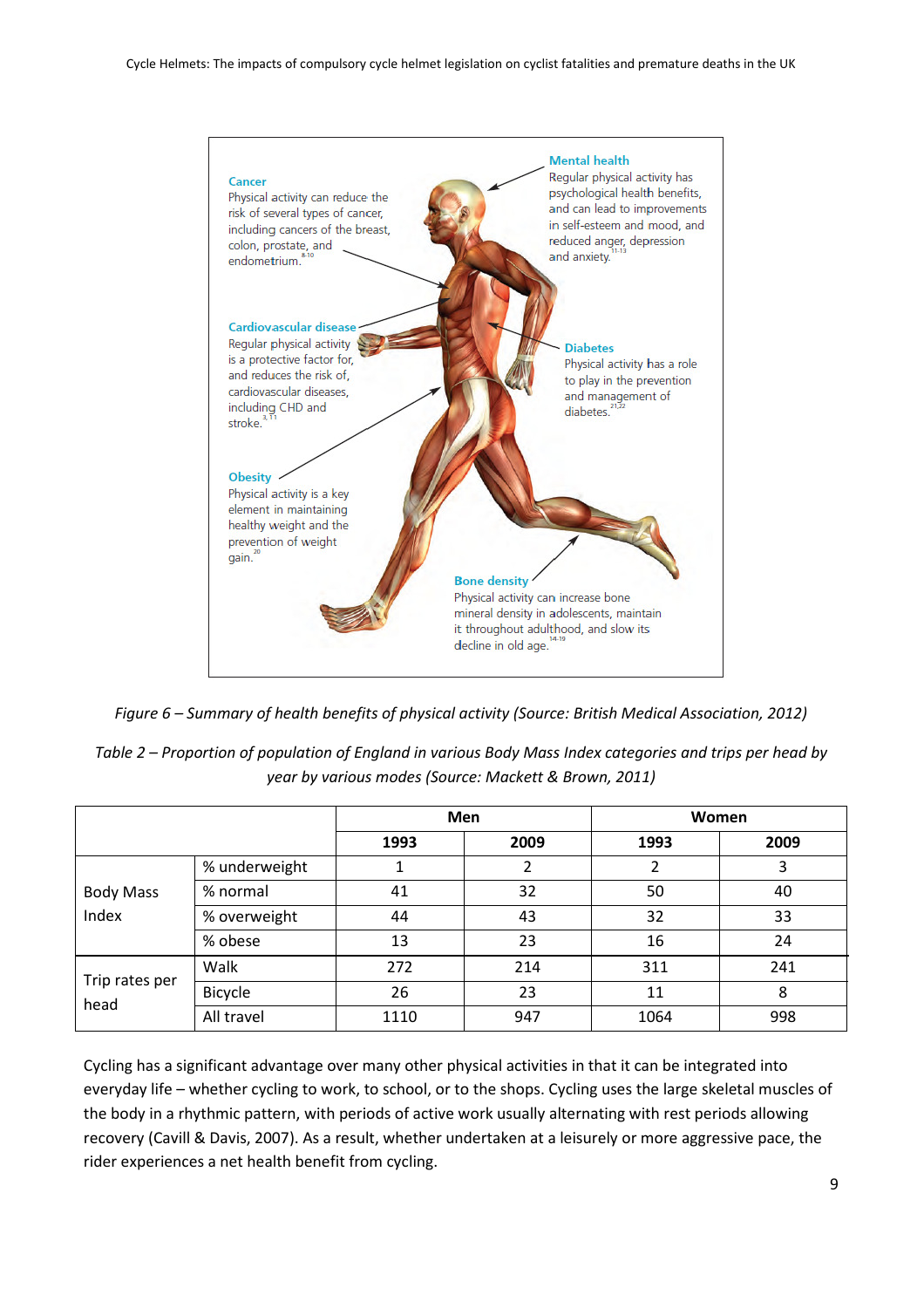The health impact of regular cycling is also shown by statistical evidence. Even adjusting for other risk factors, including leisure time physical activity, those who did not cycle to work experienced a 39% higher mortality rate (Anderson et al, 2000). EU countries with the highest levels of cycling also tend to have the lowest levels of obesity, diabetes, and hypertension (Pucher & Dijkstra, 2003). Benefit:cost ratios of cycling are overwhelmingly positive primarily due to the significant health benefits of cycling (Bauman & Rissel, 2009).

Accordingly, many health organisations actively support and promote cycling through everyday practice. The British Medical Association (2012) has called for transport to focus on active transport as the top priority to tackle obesity issues. This is supported by the National Institute for Health and Clinical Excellence (2012), who also recommend practitioners promote walking and cycling to patients to tackle existing issues.

Given the significant health benefits of regular cycling, an area of concern for those who argue against cycle helmet laws is the impact such laws have on cycling levels, and thus on overall health. A number of studies have investigated the impacts of compulsory helmet laws on cycling levels in areas where they have been enacted. These studies have typically been population-based, and focussed on regular cycling levels using methods ranging from roadside counts to Census data. Studies reviewed are included in Table 3.

Regardless of the method used to assess impacts of a compulsory helmet law, evidence suggests that should a compulsory helmet law been enacted, a reduction in overall cycling levels of between 20% and 40% is expected.

A limitation of these population-level studies is that many do not control for other environmental factors that may influence cycling levels, such as changes to highway infrastructure. Another limitation is that theses studies have focussed on cycling for a particular purpose, such as commuting or school travel, and do not consider the effect of substitution (de Jong, 2012). Many cyclists may substitute their regular cycling journeys for other physical activities, and as such may still experience a similar level of health benefit as regular cycling.

The consistency of a reduction in cycling levels across a number of areas and methodologies would indicate that cycling levels would be expected to drop in response to compulsory helmet legislation. Considering the wider health benefits of cycling, such reductions would clearly have significant individual and population-level health implications.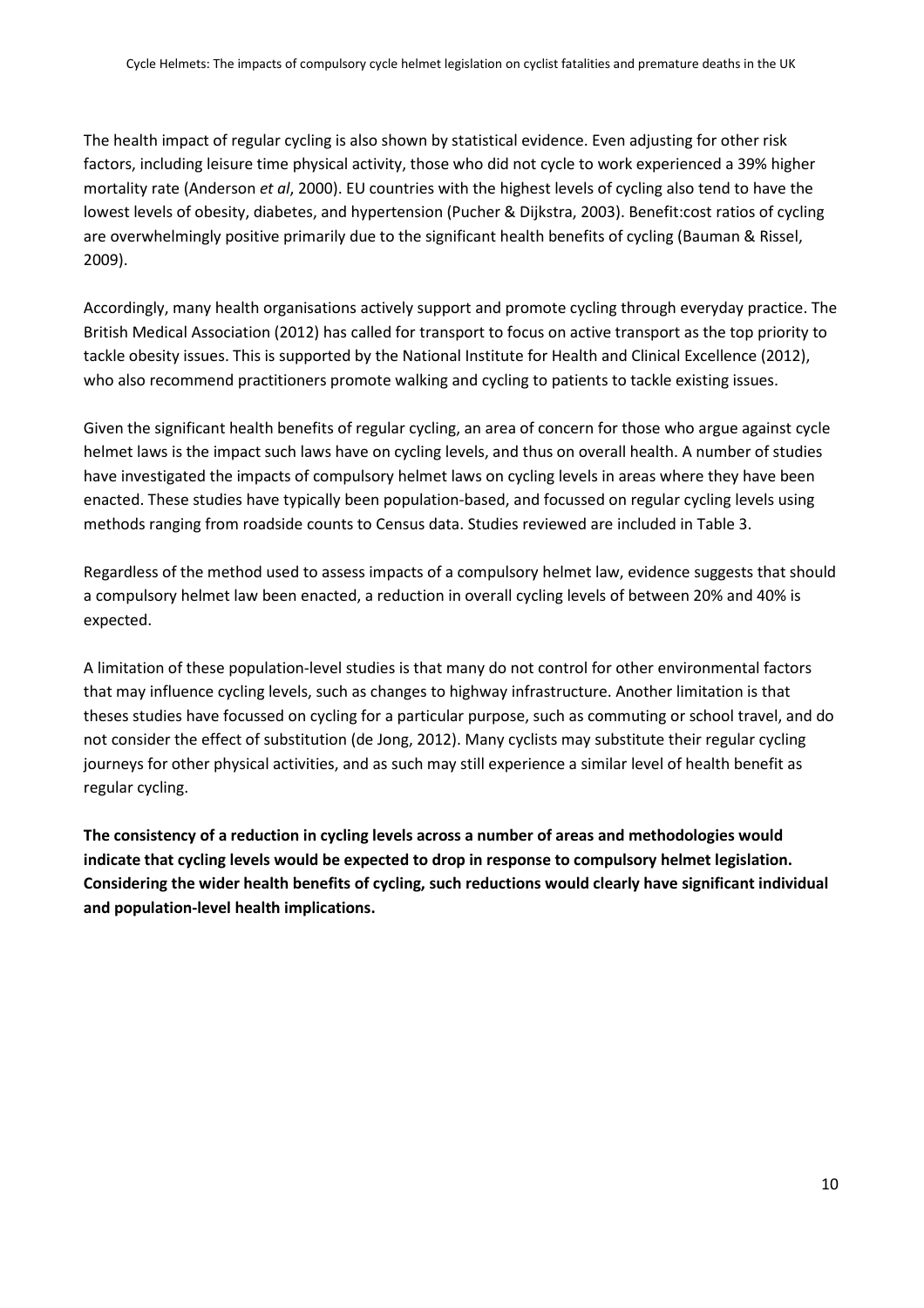| Table 3 – Summary of research into changes in cycling levels following the introduction of compulsory helmet |
|--------------------------------------------------------------------------------------------------------------|
| laws                                                                                                         |

| <b>Study Area</b>    | <b>Study Method</b>                        | <b>Results</b>            | <b>Source</b>         |
|----------------------|--------------------------------------------|---------------------------|-----------------------|
| Melbourne, Australia | Cyclist counts and site                    | 42% reduction in          | Robinson (1996)       |
|                      | surveys before and after                   | observed child cyclists   |                       |
|                      | helmet laws introduced                     | 29% reduction in          |                       |
|                      |                                            | observed adult cyclists   |                       |
| Australia            | Percentage of Australians                  | Fall from 1.7% in 1986 to | <b>Gillham (2012)</b> |
|                      | cycling to work before                     | 1.3% in 2011 of           |                       |
|                      | and after the                              | percentage of Australians |                       |
|                      | introduction of cycle                      | cycling to work           |                       |
|                      | helmet laws as measured                    |                           |                       |
|                      | in the Census.                             |                           |                       |
| Perth, Australia     | Automatic count data                       | Compared to 1991 levels,  | Robinson (2006)       |
|                      | taken before helmet laws                   | a 21% reduction in trips  |                       |
|                      | were introduced and                        | was observed in 1992,     |                       |
|                      | afterwards (October to                     | 24% reduction in 1993,    |                       |
|                      | December in 1991, 1992,                    | and 35% in 1994           |                       |
|                      | 1993, and 1994)                            |                           |                       |
| Various              | Use of simple model to                     | Reduce number of cycle    | de Jong (2012)        |
|                      | estimate the health                        | trips by between 20% and  |                       |
|                      | impacts of compulsory                      | 40%. Net health benefit   |                       |
|                      | helmet laws, using                         | only in dangerous cycling |                       |
|                      | literature estimates.                      | environments and minor    |                       |
|                      |                                            | behavioural responses     |                       |
| Nova Scotia, Canada  | Observations to record                     | Decline in number of      | LeBlanc et al (2002)  |
|                      | helmet use, sex, and age                   | cyclists of 40%-60% post  |                       |
|                      | of cyclists on arterial,                   | helmet law.               |                       |
|                      | residential, and                           | 8% of cyclists were       |                       |
|                      | recreational roads.<br>Sampling undertaken | children pre-law, 4% post |                       |
|                      | during peak hours in                       | law.                      |                       |
|                      | summers and autumns                        |                           |                       |
|                      | for 2 years before and                     |                           |                       |
|                      | after cycle legislation.                   |                           |                       |

#### 3. Whether cycle helmets affect the likelihood of an accident

A key factor behind the assessment of the impact of cycle helmets and any associated laws is how these will change the behaviours of both cyclists and non-cyclists in such as way as to alter the likelihood of an accident occurring. Risk compensation is a widely recognised theoretical construct where people adopt more or less risky behaviours in response to an environmental change, such as the use of cycle helmets. Hedlund (2000) sets out four key rules by which behaviour may or may not change: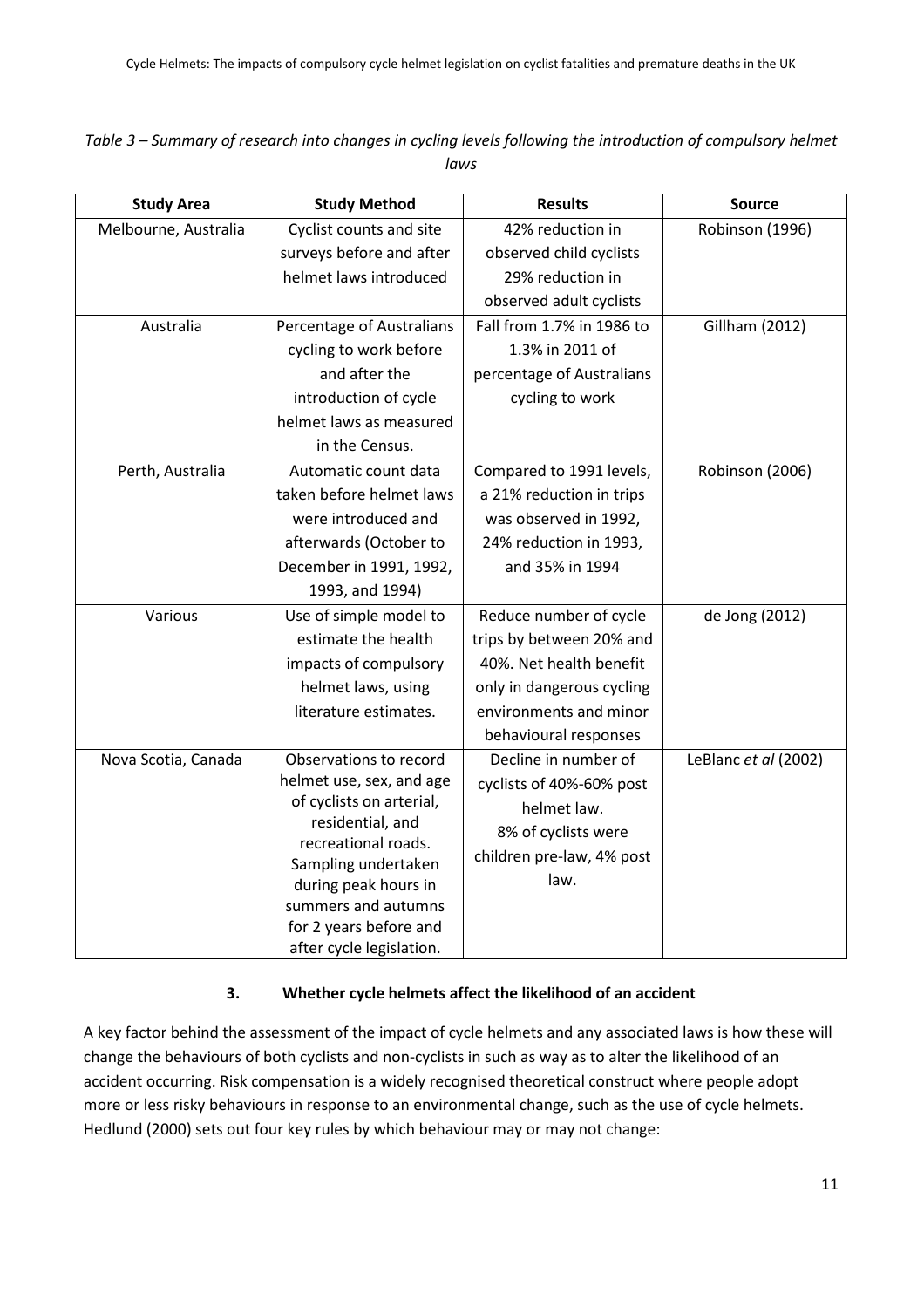- 1. If I don't know its there, I won't compensate for the safety measure Cycle helmets are highly visible for the cyclist and other road users, which may lead to compensating behaviours.
- 2. If it doesn't affect me, I won't compensate for this safety measure Cycle helmets directly affect the cyclist, which may lead to compensating behaviours.
- 3. If I have no reason to change my behaviour, I won't compensate for a safety measure A compulsory cycle helmet law may result in cyclists and other road users compensating for this new behaviour.
- 4. If my behaviour is tightly controlled, I won't compensate for a safety measure Enforceability of the cycle helmet law may result in little or no behaviour change.

Whilst risk compensation has been firmly established as a concept in a number of fields, there are few studies on its application to cycle helmets and the compulsory cycle helmet legislation debate. There are a number of studies which have begun to explore this area.

Based upon qualitative data collected on cyclist and non-cyclist attitudes, Christmas et al (2010) conceptualised interactions between cyclists and non-cyclists into 4 groups (Table 4). Cyclists positions in each group is then reflected in their positioning on the highway, and their general attitude whilst cycling. Cyclists may also change between these groups, for example favouring an assertive approach at junctions, but using avoidance when cycling along roads with an adjacent cycle path. Importantly, Christmas et al (2010) found that the cycle helmet plays little role in calculating the overall risk of cycling outside of offering 'peace of mind', with other factors such as traffic levels being seen as a greater risk.

Phillips et al (2011) investigated risk compensation to cycle helmet wearing by observing changes in participant's heart rates in response to changes in the cycling environment, notably cycling with and without a helmet. This study indicated that there is a significant difference in response by frequent and infrequent cyclists. Frequent cyclists tended to cycle faster whilst wearing helmets, whilst little change was observed amongst infrequent cyclists. Given the known relationships between speed and crash likelihood and severity, helmet compulsion may impact upon crash severity among frequent cyclists.

| Group       | <b>Basic Strategy</b>            | <b>Positioning Strategy</b>                             |
|-------------|----------------------------------|---------------------------------------------------------|
| Avoidance   | Avoid traffic completely         | Off road wherever possible; left of lane on quiet roads |
|             |                                  | only                                                    |
| Guardedness | Keep out of the way              | Consistent use of left-of-centre of lane positioning as |
|             |                                  | default position; may avoid the busiest roads and most  |
|             |                                  | challenging junctions.                                  |
| Assertion   | Stay in control of the situation | Consistent use of middle-of-lane positioning to         |
|             |                                  | establish position in traffic; bold and well-signalled  |
|             |                                  | moves between 'lanes within lanes'                      |
| Opportunism | Make the most of the bike        | Situational judgment of which position best balances    |
|             |                                  | needs against risks                                     |

Table 4 – Four approaches to cycling and positioning strategy when cycling (Christmas et al, 2010)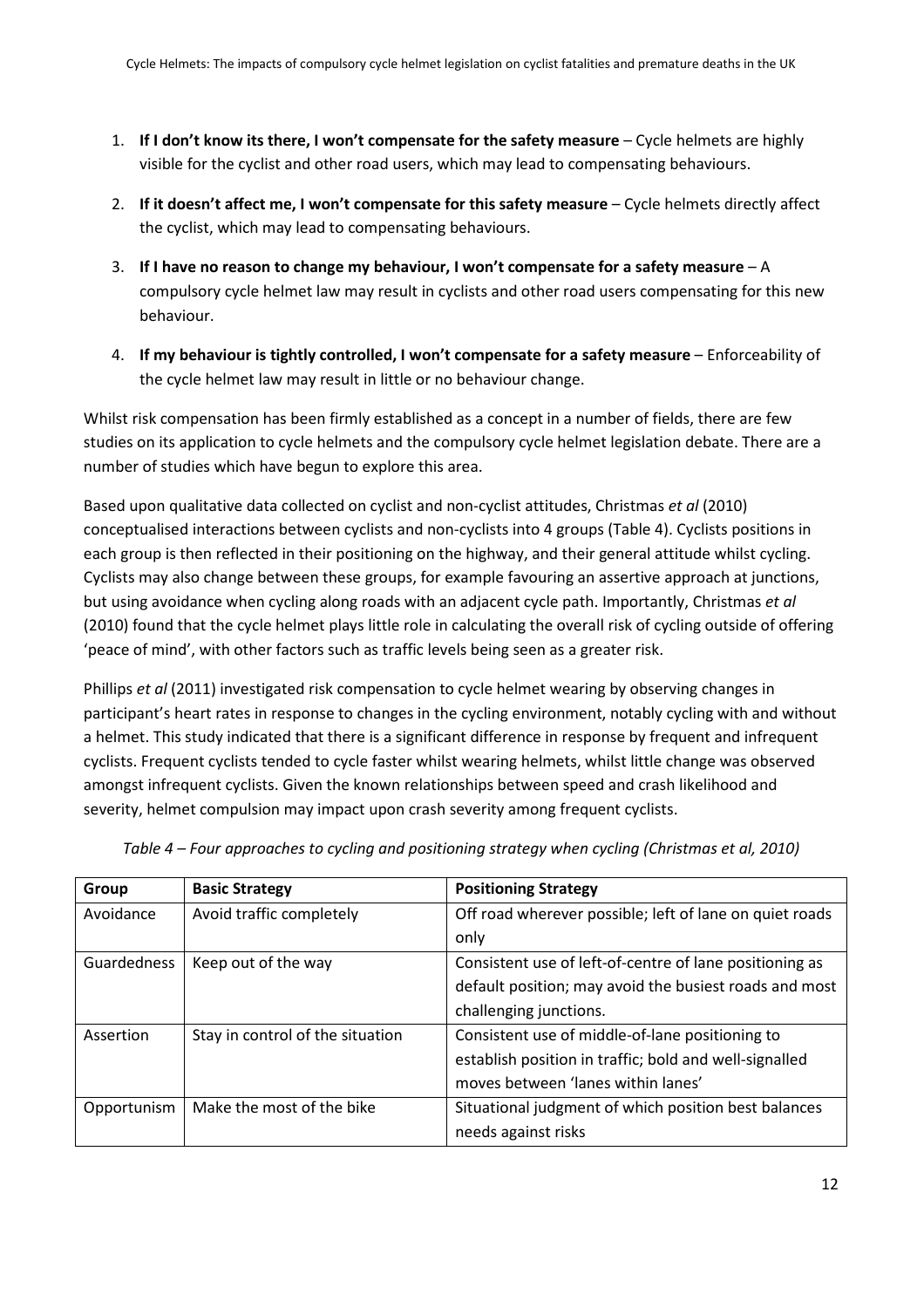It is also theorised that the presence of a cycle helmet on a cyclist changes the risk compensation of other road users. In a well-known study, Walker (2007) used ultrasonic distance sensors to detect how close 2,300 vehicles passed in response to a variety of factors. This study found that drivers both passed and approached helmeted cyclists much closer than those not wearing a helmet. Walker (2007) states that this may support other research that suggests drivers tend to believe helmeted cyclists are more serious, and are less likely to make mistakes. This perception is against the fact that less experienced and confident cyclists are more likely to wear helmets than most other cycling groups.

Initial studies into risk compensation and cycle helmets have shown that there could potentially be linkages between cycle helmets and the risk behaviours of cyclists and other road users. However, a lack of studies of a suitable sample size means that further work is required in this area to determine the scale of the impacts of cycle helmets and helmet compulsion laws on risky behaviour.

#### The nature of the debate

An observation of the general nature of the cycle helmet debate is that opposite sides seeks to frame the debate in different ways. For those who are pro-helmet laws, the fundamental issue is that if a cyclist is involved in an crash, and if they hit their head, if the cyclist is wearing a helmet there is lower risk of being killed or seriously injured – for which there is strong supporting evidence. People who are opposed to cycle helmet laws approach the debate in terms of the processes prior to the crash, particularly with an interest in overall cycling levels, where the same helmet laws show a reduction in overall cycling levels.

Initial research into risk compensation theory and cycle helmets suggests the presence of a helmet can influence the behaviours of some cyclists and other road users in a way that may encourage more risky behaviour. This evidence is highlighted by those opposing cycle helmet legislation as a key risk. This may be the case, but the lack of studies of sufficient sample sizes means we cannot draw any definitive conclusions without further study.

There is a reasonable level of evidence to support both viewpoints in this debate. To inform decision making for transport professionals there is a need to determine whether a compulsory helmet law would be of a net health benefit, and thus be a good transport policy option.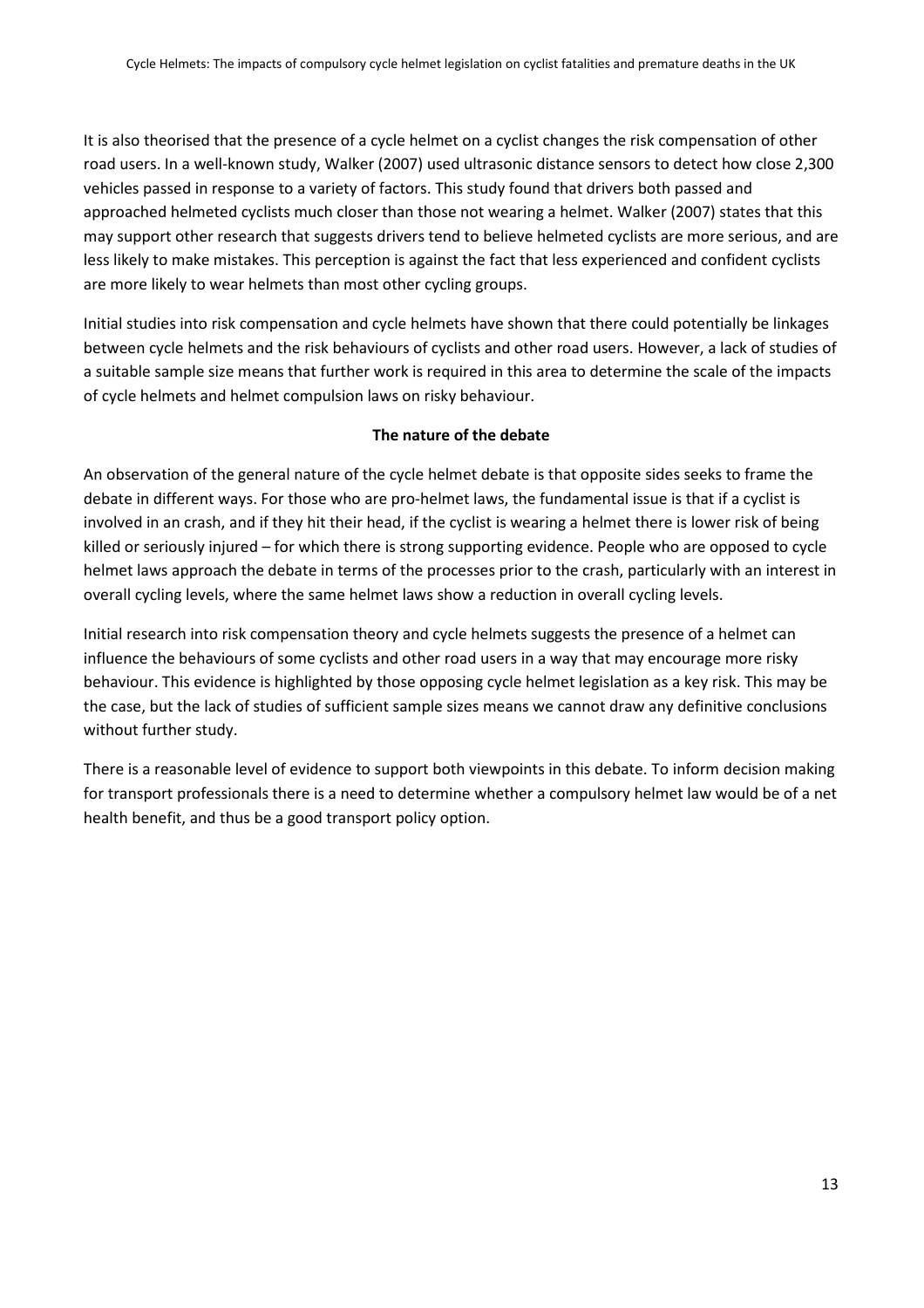## Potential impacts of a compulsory helmet law in the UK

The assessment will assess the health impacts in terms of the changes to the number of premature deaths, or lost life years, associated with the loss of physical activity (regular cycling) and changes in cycle fatalities in road traffic crashes. Using the number of fatalities as a proxy for net health benefit has a number of data advantages, notably the lower uncertainty of data recording (DeMarco, 2002), and its consistency across a wide variety of datasets and different settings.

In reality, the health impacts of cycling go beyond fatalities. Changes in the number of cyclists killed and seriously injured are most notable, and compulsory helmet legislation is likely to have an effect upon this either through changes in the use of cycle helmets or changing cycling levels. Similarly, changing cycling levels is likely to impact upon quality of life through changes in risks of developing health problems or illnesses, many of which are non-fatal. These potential impacts are accepted, however the collection of data on these is either lacking, inconsistent, or subject to bias within the collection method. For example, what may be considered to be a slight injury in a cyclist accident in one area may be considered to be a serious injury in another. With fatalities, the risk of this inconsistency is much reduced.

It is also worthwhile highlighting fatalities from cycling deaths in road traffic collision data and premature deaths from reduced physical exercise are slightly different. For cyclist fatalities from road traffic crashes it is relatively simple – a person or persons killed in the event of crash. For premature deaths, this is in terms of lost "life years" from the increased risk of developing medical conditions resulting from lower rates of physical activity, averaged across the whole population. This is reflected in the age profile of accidents, where 46% of cycle fatalities are aged between 25-54 years old (Keep, 2012), whereas premature deaths cover an age range up to 75 years old. The implications of this variation, particularly in terms of the economic impacts of changing cycling levels, are factored into the chosen method.

#### Premature deaths owing to loss of physical activity

To assess the population-level impacts of a compulsory helmet law on premature deaths owing to a loss of physical activity, i.e. less cycling, the World Heath Organisation's Health Economic Assessment Tool (HEAT) for Cycling was utilised. This tool estimates the economic benefit resulting from reductions in mortality as a consequence of regular walking and cycling. It seeks to determine if X people walk or cycle Y distance on most days, what is the economic value of mortality rate improvements? (World Health Organisation, 2012). The parameters and estimates contained within HEAT are based upon the best available evidence on the impact of regular walking and cycling upon health at a population level, with users being required to input their own data as required.

HEAT can be used in a variety of circumstances, with one of its key strengths being to estimate the current economic benefit of existing cycling levels, and the economic benefit or cost of changes in cycling levels. This includes estimating the number of fatalities prevented by such cycling levels. With the quality of evidence, and peer-reviewed and tested nature of the tool, it is an ideal tool for estimating the impacts of changes in cycling levels owing to a compulsory helmet law.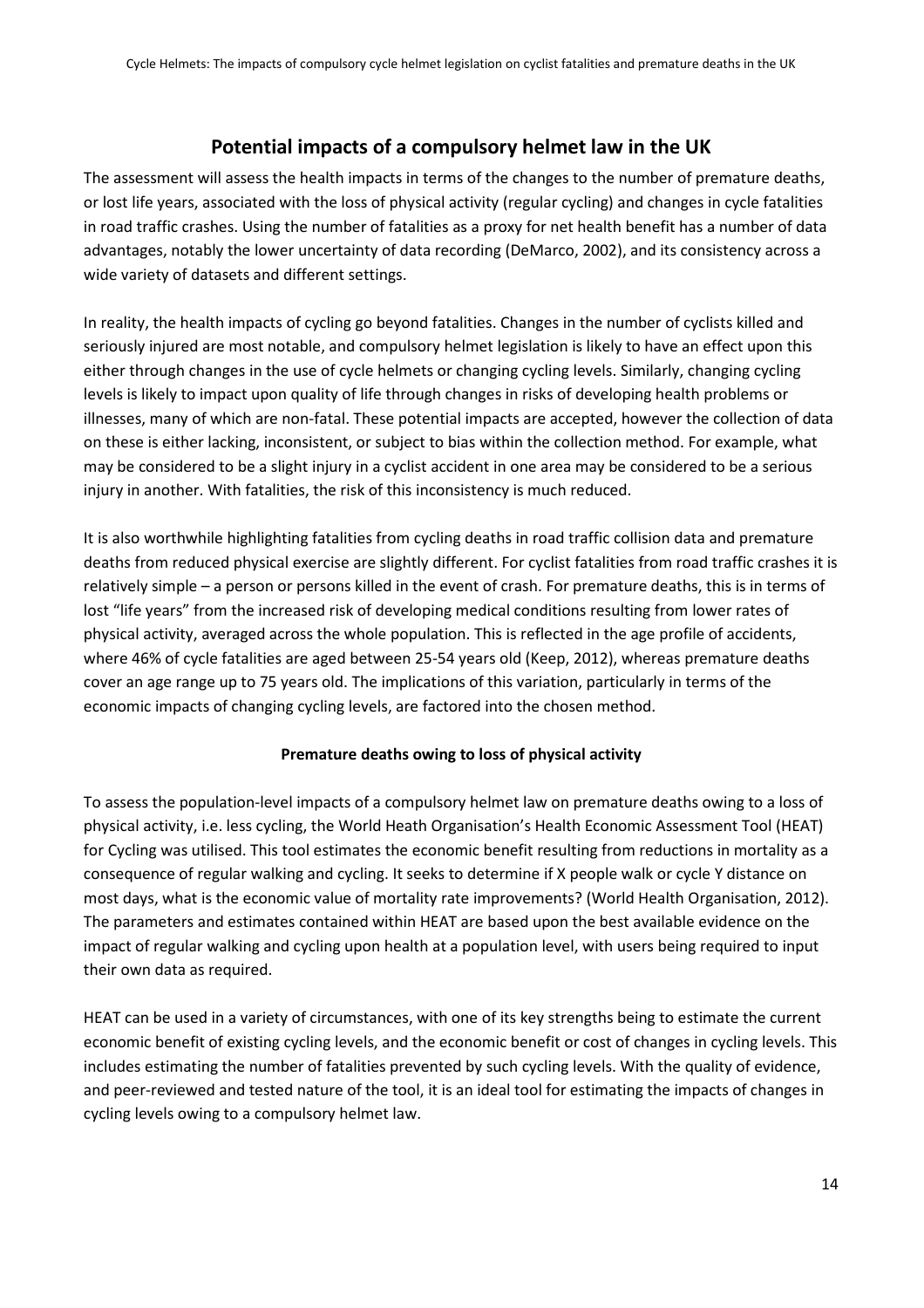#### Parameters

The full parameters included as part of the HEAT assessment are detailed in Table 5. The key parameters for the assessment are:

#### Number of cycling trips per day:

The average annual number of cycle trips per person per annum was utilised from the National Travel Survey for the years 2006 to 2010 – the largest and most consistent dataset on national travel trends for the UK population. During this period, the average number of cycle trips per person has maintained a remarkable consistency (Figure 7), partly explained by cycling making up a small proportion of total trips – around 1.5% of trips. Whilst giving a good indication of cycling at the population level, this does hide significant variations among key population groups, for example young people tend to cycle more. For the purposes of the HEAT assessment, an average of the trip rates across the 5 years was taken.

#### Number of cyclists:

The data from the National Travel Survey used to calculate the number of cycling trips per day has been aggregated across the population of the UK. Therefore the number of cyclists has been taken as the population of Great Britain as defined in the 2011 Census. Again, this masks significant variations in cycling among key population groups.

#### Trip distance:

Average distances of cycling trips was utilised from the National Travel Surveys for the years 2006-2010. Much the same of the number of cycling trips, the average trip distance by bicycle has remained consistent over this period (Figure 8), with the average distance of these 5 years used for the HEAT calculation.



Figure 7 – Average number of cycling trips per person per annum between 2006 and 2010 (Source: Department for Transport, 2011)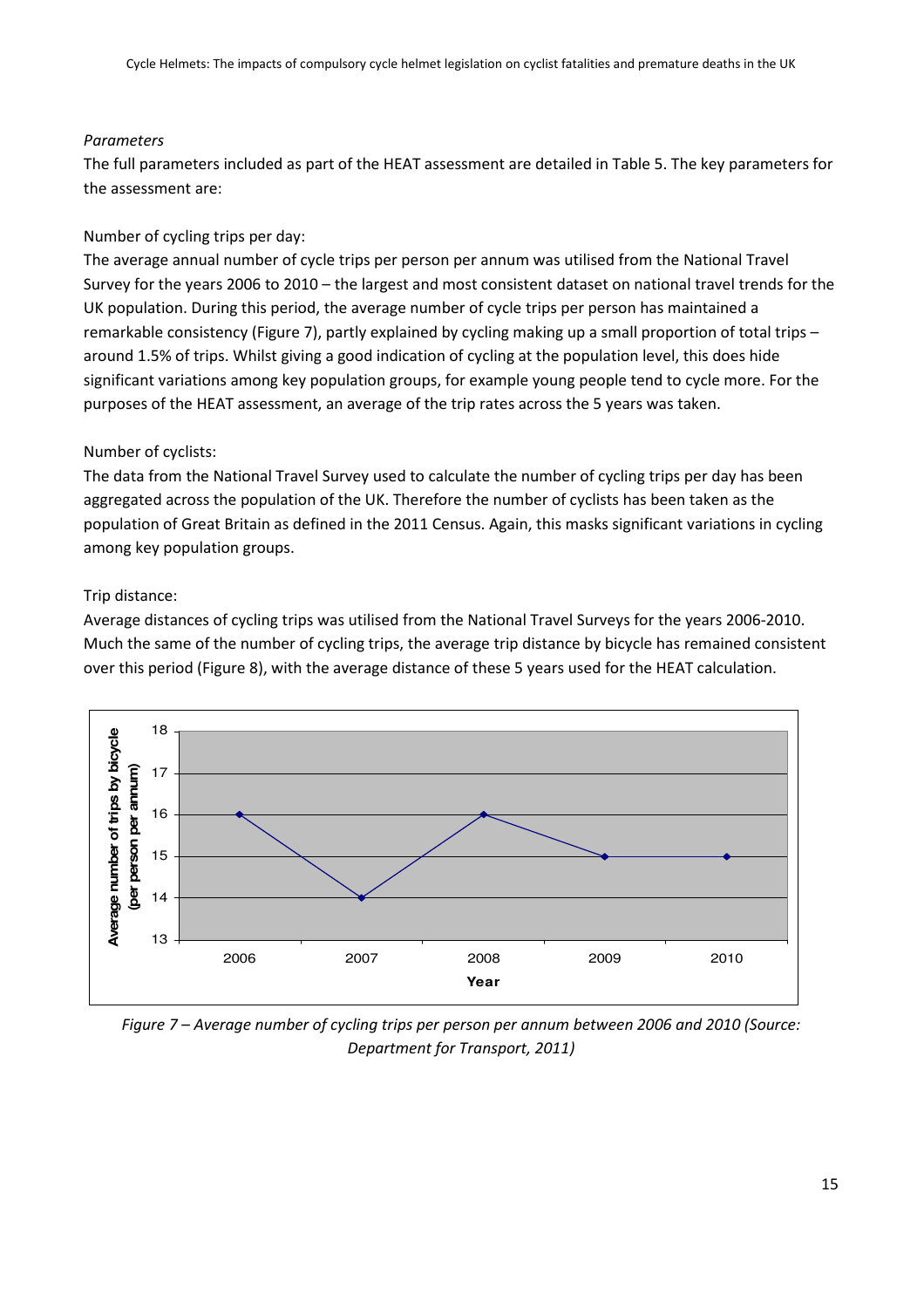| <b>Data</b>                        | <b>Calculations</b>                    | <b>Figures</b>                       | Source(s)                                      |
|------------------------------------|----------------------------------------|--------------------------------------|------------------------------------------------|
| <b>Cycling Trips</b>               | (Average number of trips per person    | Current level of cycling trips =     | National Travel Survey data from 2006-         |
|                                    | per annum (2006-2010) x Number         | 2,554,046 per day                    | 2010                                           |
|                                    | of cyclists) / 365                     |                                      |                                                |
|                                    |                                        | 20% reduction in cycling trips =     |                                                |
|                                    |                                        | 2,043,237 trips per day              |                                                |
|                                    |                                        |                                      |                                                |
|                                    |                                        | 40% reduction in cycling trips =     |                                                |
|                                    |                                        | $1,532,428$ trips per day            |                                                |
| <b>Number of cyclists</b>          | Total number of individuals            | UK population = $61,330,712$         | Census 2011 for England and Wales              |
|                                    |                                        |                                      | 2011 Mid Year Population estimates for         |
|                                    |                                        |                                      | Scotland                                       |
| <b>Number of days cycling</b>      | Number of days per year                | 365                                  |                                                |
| <b>Trip Distance</b>               | Average trip length of all cycle trips | 2.7 miles                            | National Travel Survey data from 2006-         |
|                                    | $(2006 - 2010)$                        |                                      | 2010                                           |
| <b>Mortality Rate</b>              | Default HEAT value for the UK          | 253.63 deaths per 100,000 population | Default HEAT value for the UK                  |
| <b>Value of a Statistical Life</b> | Default HEAT value                     | €1,574,000                           | Default HEAT value                             |
| Time period over which             | Time period for which data on          | 5 years                              | HEAT recommendation to use time period         |
| benefits are calculated            | cycling trips is available             |                                      | over which data on cycling trips is available. |
| Discount rate                      | 3.5%                                   | None                                 | Department for Transport (2011) Transport      |
|                                    |                                        |                                      | Appraisal and the Treasury Green Book.         |
|                                    |                                        |                                      | London. The Stationary Office                  |
| <b>Proportion of changes</b>       | Assumes that no other major cycling    | 100%                                 |                                                |
| observed attributable to           | interventions above existing           |                                      |                                                |
| intervention                       | commitments are made                   |                                      |                                                |

#### Table 5 – Parameters included as part of HEAT assessment, including sources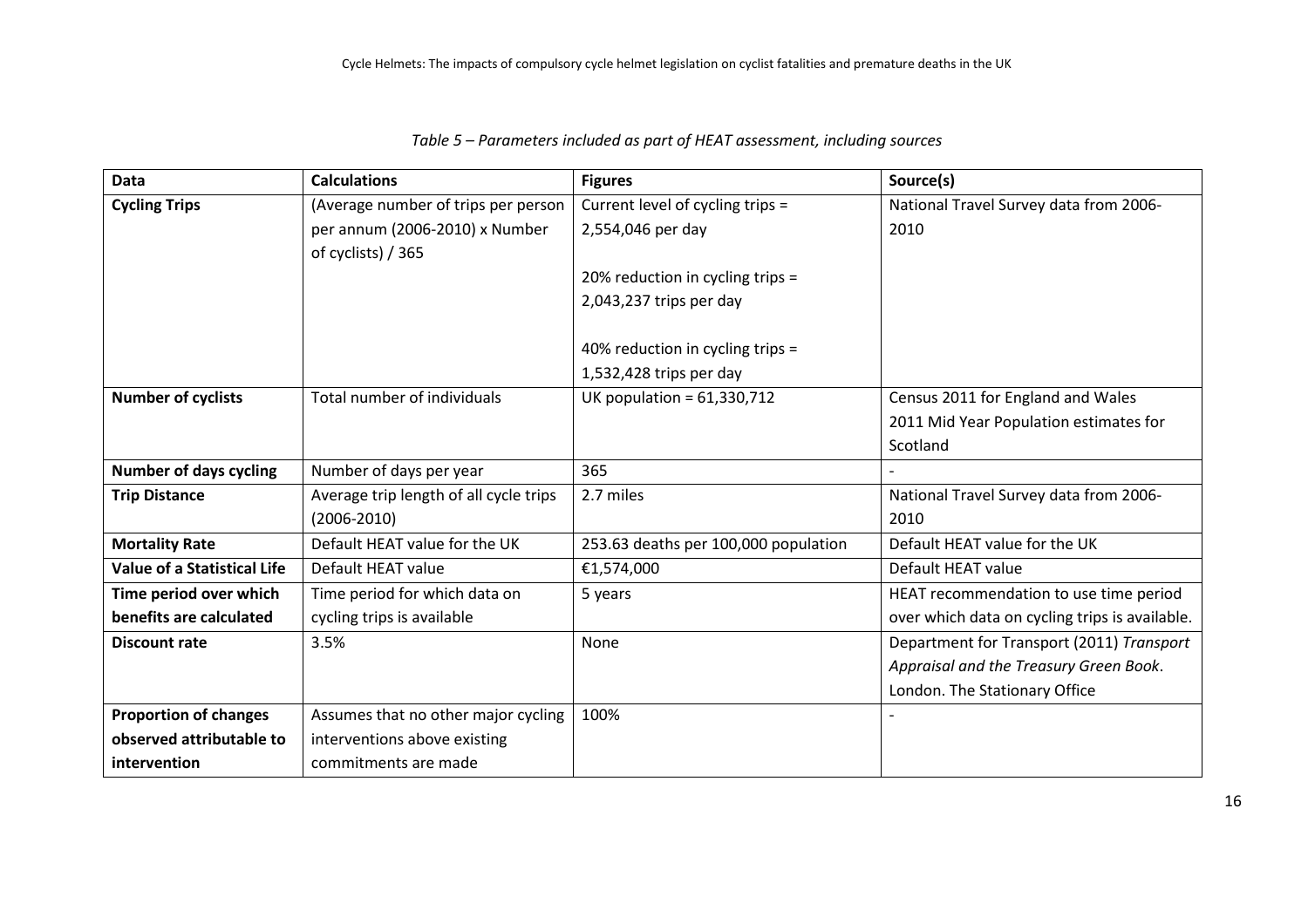

Figure 8 – Average length of cycling trips in miles (Source: Department for Transport, 2011)

#### Scenario Testing

The key parameter forming the basis of the scenario testing is the number of cycling trips per day, and how this changes in response to compulsory helmet laws. As shown in Table 3, significant variations in reduced cycling levels have been observed across a number of studies, so adopting a single figure to use for this assessment is tricky. Regardless, the results of these studies indicate a range of reductions of between 20% and 40% in observed cycling trips. HEAT also recommends using higher and lower estimates of the main variables as a sensitivity analysis.

The health benefits of current cycling was estimated using HEAT to form the base, known as the 2006-2010 Base. This base is used to assess the impacts of two different scenarios:

- 1. 20% reduction in daily cycling trips
- 2. 40% reduction in daily cycling trips

The reductions observed in the existing literature may not be directly applicable to the UK situation due to local cycling environment differences, legislative context, and attitudes to cycling. Also, the data that informs the HEAT tool calculations is mostly based upon studies of the adult population (World Health Organisation, 2012), so applying results to child populations may be anomalous. Regardless, the outcome of this assessment is estimate of the potential health economic changes arising from changes in helmet law, based upon the best available research, and as such is a robust method.

For the base and each scenario, HEAT produces two outputs: the number of deaths per year that are prevented by this level of exercise, and the average annual economic benefit (discounted).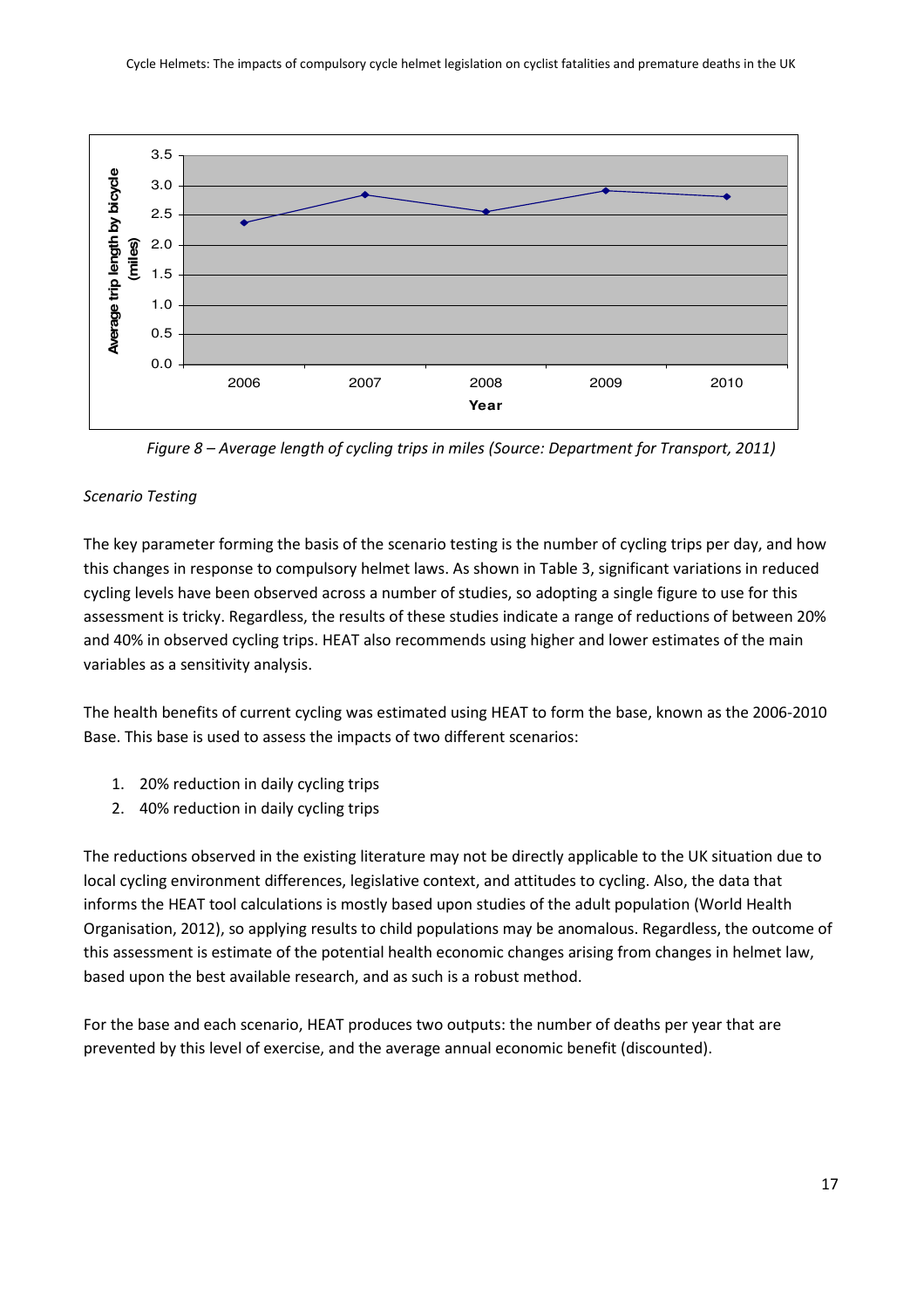#### Cycle fatalities in road traffic crashes

The number of cyclists killed per annum in road traffic crashes in the UK is provided by police reports recorded on STATS19 forms. STATS19 collects a variety of data on crash circumstances, persons and vehicles involved, and contributory factors. STATS19 data is the only national data source to provide this level of detail for crashes for a lengthy period of time. To maintain consistency with the HEAT assessment, an average of annual cycling fatalities from road crashes for 2006-2010 was taken from the STATS19 data, known as the 2006-2010 Base.

The impacts of a compulsory cycle helmet law was then applied based upon two scenarios as reflected in Hynd et al (2009):

- 1. 10% reduction in total observed cyclist fatalities
- 2. 16% reduction in total observed cyclist fatalities.

This range was chosen owing to its application to the UK context, and the focus of the majority of the other literature on child head injuries and fatalities. The Hynd et al (2009) estimate is not without its flaws. Notably, it relies upon a cycle helmet wearing rate of 100% post-compulsory helmet laws, and is heavily influenced by data from London. However, it is the best estimate available that is applicable to the UK cycling environment.

To provide a comparison of the economic costs with the HEAT assessment, the total number of cycle fatalities in the baseline and two scenarios was multiplied by the current average value of prevention per reported road casualty. This cost is £1,686,532 per fatality (Department for Transport, 2012).

#### Results

The impacts of a compulsory helmet law on deaths prevented by cycling levels and cyclists fatalities from road traffic are shown in Tables 6 and 7 respectively. These results are then cross-tabulated to identify a range of impacts, both in terms of fatalities and economic costs, of a compulsory helmet law in Tables 8 and 9.

|                                 | Deaths per year prevented by this | Health economic benefit of level |
|---------------------------------|-----------------------------------|----------------------------------|
|                                 | level / change of cycling         | / change of cycling per annum    |
|                                 | (change from base)                | (change from base)               |
| 2006-2010 Base                  | 2,216                             | £2,788m                          |
| 20% reduction in cycling levels | 2,657                             | £2,900m                          |
|                                 | $(-441)$                          | $(-£112m)$                       |
| 40% reduction in cycling levels | 3,099                             | 3,012m                           |
|                                 | $(-883)$                          | $(-E224m)$                       |

Table 6 – Changes in deaths per year prevented and health economic benefits of cycling as a result of changes in levels of cycling estimated from the introduction of compulsory helmet legislation in the UK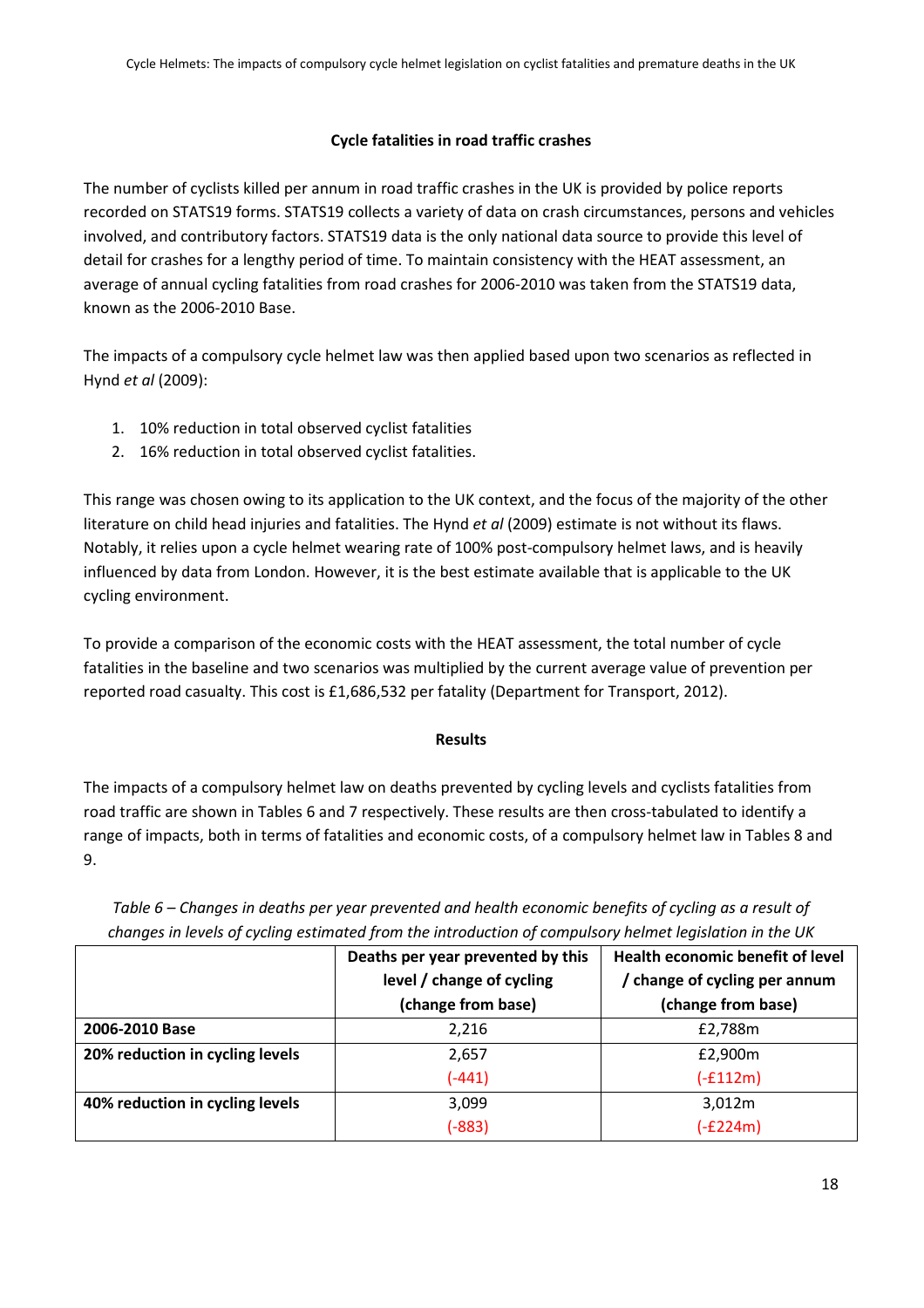|                                      | 2006-2010<br><b>Base</b> | Scenarios on reductions in total observed<br>cyclist fatalities |           |
|--------------------------------------|--------------------------|-----------------------------------------------------------------|-----------|
|                                      |                          | 10%                                                             | 16%       |
| Pedal cyclist fatalities (per annum) | 122                      | 110                                                             | 103       |
|                                      |                          | $(-12)$                                                         | $(-19)$   |
| Economic cost (per annum)            | £200m                    | £180m                                                           | £168m     |
|                                      |                          | $(-£20m)$                                                       | $(-E32m)$ |

Table 7 – Impact of compulsory helmet legislation on pedal cyclist fatalities in the UK per annum

Table 8 – Estimated combined impact of compulsory cycle legislation on fatalities in the UK per annum (Total Population)

|                                         |               | Change in deaths per year prevented by cycling levels |                          |
|-----------------------------------------|---------------|-------------------------------------------------------|--------------------------|
|                                         |               | 20% reduction in cycling                              | 40% reduction in cycling |
|                                         |               | levels                                                | levels                   |
| Change in pedal cyclist                 | 10% reduction | $+429$                                                | +871                     |
| fatalities from road<br>traffic crashes | 16% reduction | +422                                                  | +864                     |

Formula used: Change in deaths per year prevented by cycling levels – Cycle fatalities from road crashes

| Table 9 – Estimated economic impact of compulsory cycle helmet legislation in the UK per annum (Total |
|-------------------------------------------------------------------------------------------------------|
| Population)                                                                                           |
|                                                                                                       |

|                                                                            |               | Change in economic benefit of cycling levels |                          |
|----------------------------------------------------------------------------|---------------|----------------------------------------------|--------------------------|
|                                                                            |               | 20% reduction in cycling                     | 40% reduction in cycling |
|                                                                            |               | levels                                       | levels                   |
| Change in cost of pedal<br>cyclist fatalities from<br>road traffic crashes | 10% reduction | $-f92m$                                      | $-E204m$                 |
|                                                                            | 16% reduction | $-E80m$                                      | $-f192m$                 |

Formula used: Change in economic benefit of cycling levels + change in cost of pedal cyclist fatalities from road traffic crashes

It is estimated that current cycling levels in the UK prevent around 2,216 premature deaths per year from various health issues, with an economic benefit of around £2.8bn per annum. It is notable that under all circumstances, the estimated impact of a compulsory helmet law is to increase the total number of deaths, from between 422 and 871 deaths per annum. This would be of a net economic cost of between £80 million and £204 million.

These results give significant weight to the argument that the much wider benefits in terms of healthier lifestyles the associated reduced risk of illness and premature death are more significant than the costs associated with cyclist fatalities on UK roads. Such is the scale of the impacts of reduced physical activity from reduced cycling levels estimated in this assessment, even if every cyclist fatality recorded by STATS19 was saved by a helmet law, the law would still result in more premature deaths than road fatalities saved.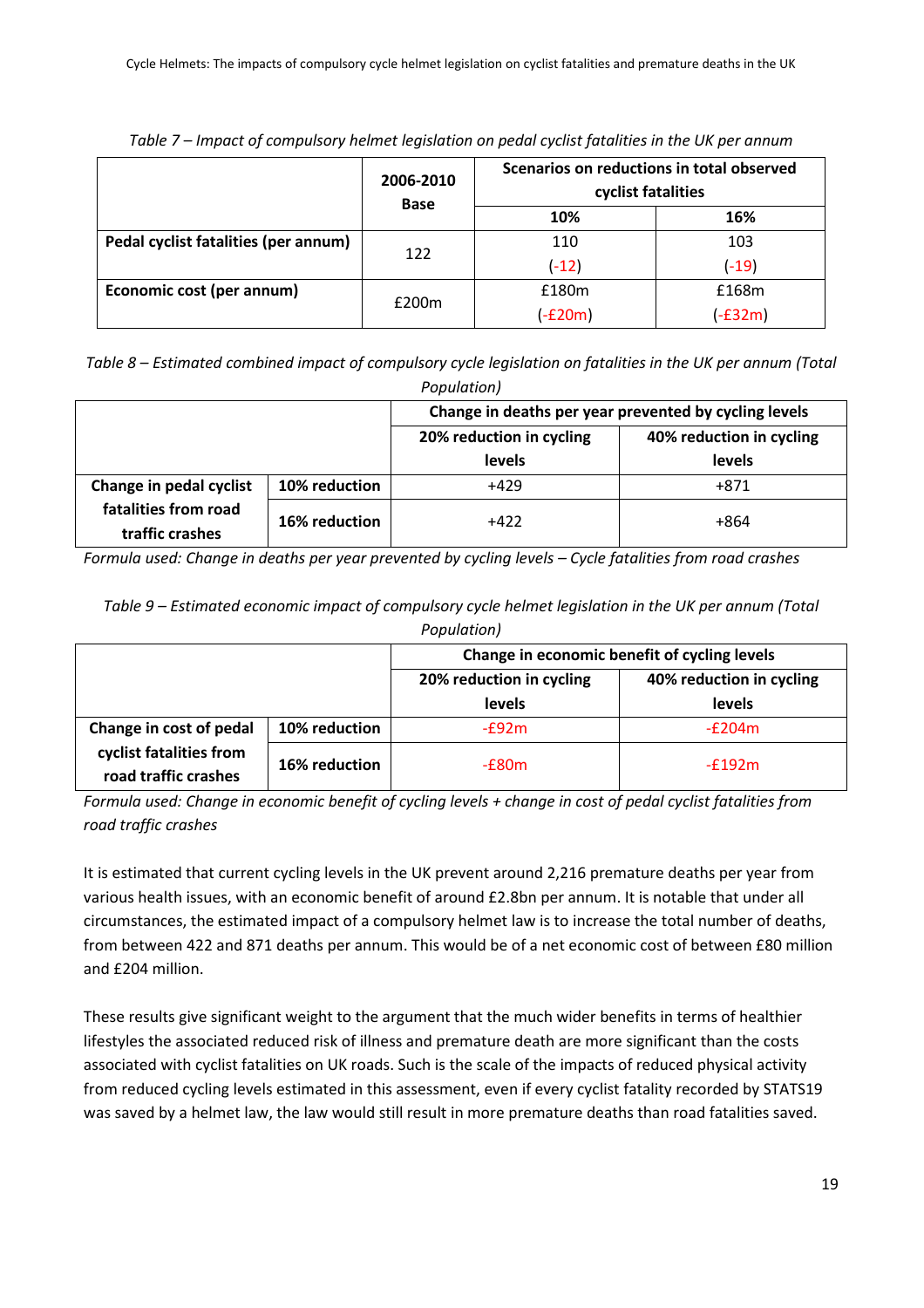The effectiveness of a compulsory helmet law is dependent upon a number of different factors. de Jong (2012) highlights that the efficacy of helmets, behavioural responses of cyclists to the law, and the current proportion of cyclist fatalities resulting from head injuries. MacPherson et al (2001) also highlights the importance of enforcement of any such laws in their effectiveness.

A key area that has not formed part of this assessment, largely due to a lack of population-level studies and data, is the impact of cycling risk strategies and how helmets impact upon the perception of cycling as a safe activity. Cyclists exhibit a range of behaviours and these affect either the level of risk they take, the level of risk imposed on them (Hewson, 2005), and their risk avoidance strategies. There is evidence that certain population groups are more likely to wear helmets (Gregory et al, 2003), so individual judgements of the relative safety benefit of helmets will be a feature of populations who choose not to wear them, whether cycling or not. Compulsory helmet laws may, in turn, impact upon this perception of cycling risk.

It also needs to be stressed that this analysis has been undertaken at a population level. We cannot therefore assume that aggregate-level relationships will be the same as those observed at the individual level. Indeed, this is a very well understood statistical phenomenon. Regardless of this, the conclusion cannot be escaped that from the best current evidence available, a compulsory helmet law would lead to an overall increase in premature deaths.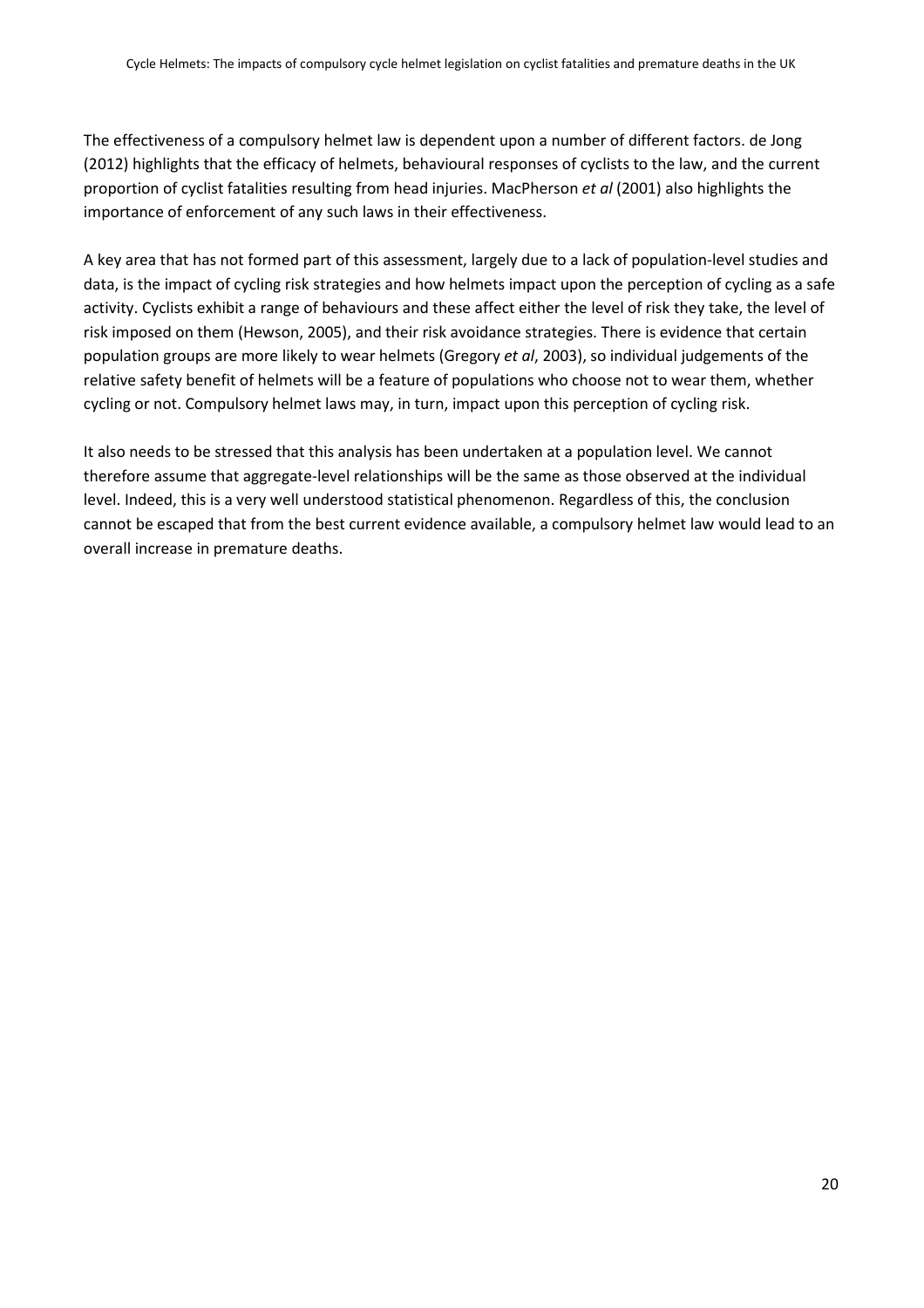# Summary and Conclusion

The current debate on the efficacy of cycling helmets, and the potential impacts of a compulsory helmet law, can best be described as a heated one. This is partly because both sides attempt to frame the debate in different ways. Those who favour helmet legislation and promote the effectiveness of helmets as a safety device focus on its benefits in the cases of crashes where there is an impact with the head. Whilst there is evidence that indicates that cycle helmets reduce the risk of injury in such crashes, head injuries only occur in 39.8% of serious or fatal crashes. The best UK estimates indicate that between 10% and 16% of cyclist fatalities could have been prevented by cycle helmets, with significant reservations over the methods used.

For those who consider that wearing cycle helmets should remain discretionary, the main issue is the impact of compulsory helmet laws on cycling levels and the corresponding health implications. The health benefits of cycling as a physical activity are well documented and proven, and international evidence suggests that compulsory helmet laws will reduce cycling at a population level. Initial research has indicated that a compulsory helmet law may lead to more risky behaviour from both cyclists and other road users, however a lack of studies with sufficient sample sizes means no firm conclusions can be made on this at this stage.

An assessment of the impacts of a compulsory helmet law on fatalities associated with cycling was undertaken, based upon the best available evidence showing the impact of said legislation on cycling levels and fatalities in road traffic crashes. The results of this assessment were clear: even if compulsory helmet legislation reduced cyclist road traffic fatalities to zero, this is more than offset by the increases in population-level premature deaths associated with reduced physical activity.

This is not to say that cycle helmets have no role for safety at the individual level. Individuals may subjectively feel that wearing a cycle helmet offers them a level of protection that provides them with piece of mind whilst cycling. This may be the case even if, scientifically, the helmet would offer them little or no protection in the event of a crash.

This paper sought to assess the impacts of compulsory cycle helmet legislation should it be applied in the UK. It provides estimates that compelling cyclists to wear helmets by law is likely to both reduce cycling levels, and lead to more premature deaths than the legislation would save. Transport professionals now have a much wider health and safety remit than simply reducing the number of road crash casualties. If transport professionals wish to save the lives of cyclists, our focus should be on other measures that will encourage more people to cycle by making the bike a safer and more attractive transport option.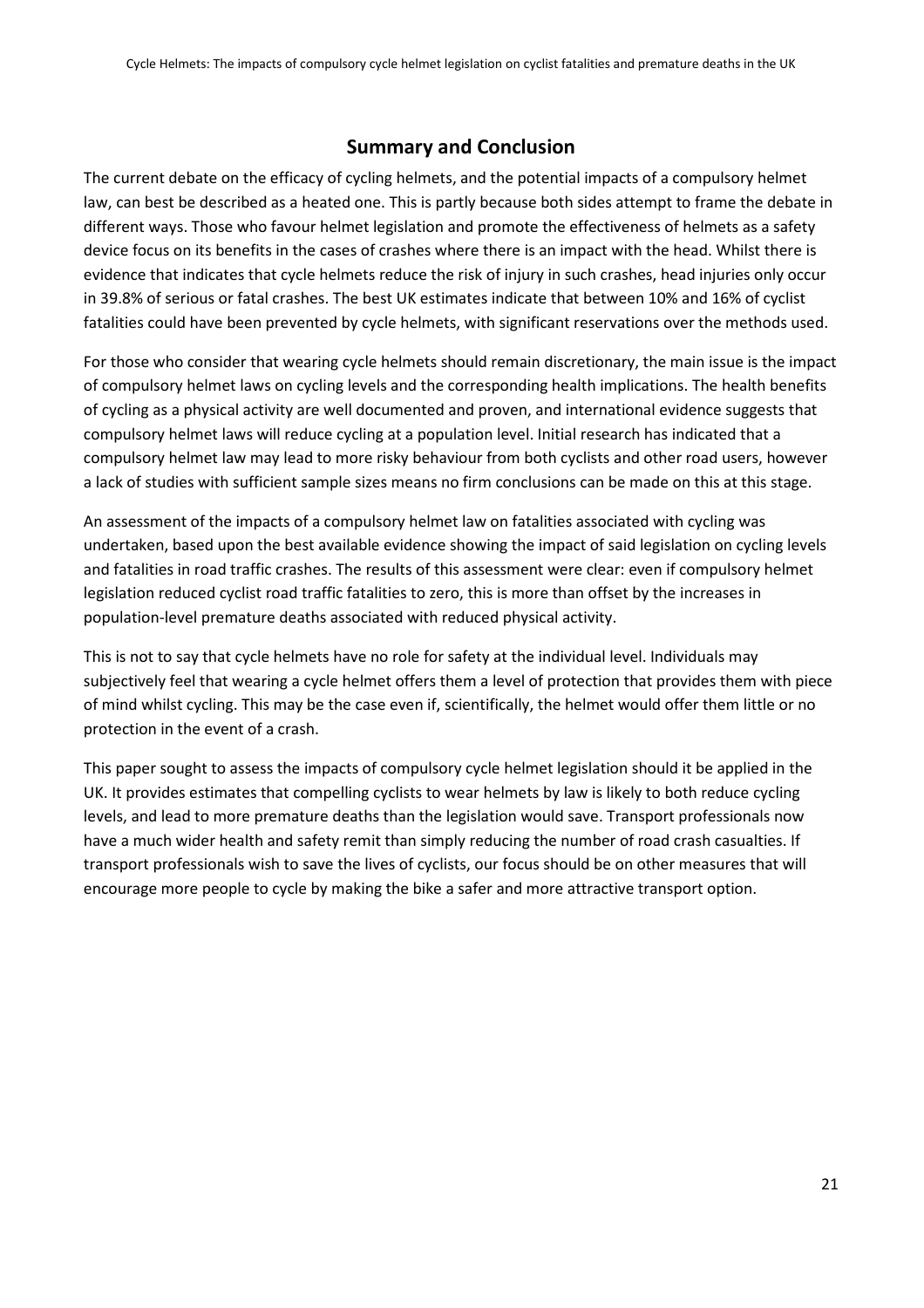## References

Anderson, L., Schnohr, R., Schroll, M., & Hein, H. (2000) All-cause mortality associated with physical activity during leisure time, work, sports, and cycling to work. Archives of Internal Medicine. 160. pp1621-1628

Bauman, A.E., & Rissel, C. (2009) Cycling and health: an opportunity for positive change? Medical Journal of Australia. 190. pp347

Bicycle Helmet Research Foundation (BHRF) (2012) The potential for cycle helmets to prevent injury –  $a$ review of the evidence. Address: http://cyclehelmets.org/1230.html. Date Site Accessed: 21/11/2012

British Medical Association (2012) Healthy Transport = Healthy Lives. London. British Medical Association

Carr, D., Skalova, M., & Cameron, M. (1995) Evaluation of the bicycle helmet law in Victoria during its first four years. Melbourne. Monash University Accident Research Centre

Carpenter, K., & Ataie, A. (2012) Cycling Risk and Public Health Benefits – Technical Note. London. Jacobs.

Cavill, N., & Davis, A. (2007) Cycling and Health – What's the evidence? London. Cycling England

Christmas, S., Helman, S., Buttress, S., Newman, C., & Hutchins, R. (2010) Cycling, Safety, and Sharing the Road: Qualitative Research with Cyclists and Other Road Users. London. Department for Transport

Davies, D.S., Burns, H., Jewell, T., & McBride, M. (2011) Start Active, Stay Active – A report on physical activity for health from the four home countries' Chief Medical Officers. London. Department of Health

DeMarco, T.J. (2002) Butting heads over cycle helmets. Canadian Medical Journal. 167. pp337

de Jong, P. (2012) The Health Impact of Mandatory Bicycle Helmet Laws. Risk Analysis

Department for Transport (2011) National Travel Survey 2010. London. The Stationary Office

Department for Transport (2012) Reported Road Casualties in Great Britain: 2011 Annual Report. London. The Stationary Office

Gillham, C. (2012) Australian Cycling Numbers from 1985/86 to 2011. Address: http://www.cyclehelmets.com/cyclist-travel.html. Date site accessed: 19/11/2012

Gregory, K., Inwood, C., & Sexton, B. (2003) Cycle Helmet Wearing in 2002. Basingstoke. Transport Research Laboratory

Hansard HC Debate 21<sup>st</sup> November 2012, vol 553, col 197WH

Hedlund, J. (2000) Risky business: safety regulations, risk compensation, and individual behaviour. Injury Prevention. 6. pp82-90

Hewson, P.J. (2005) Cycle Helmets and Road Casualties in the UK. Traffic Injury Prevention. 6. pp127-134

House of Commons Health Committee (2004) Obesity – Third Report of Session 2003-04. London. The Stationary Office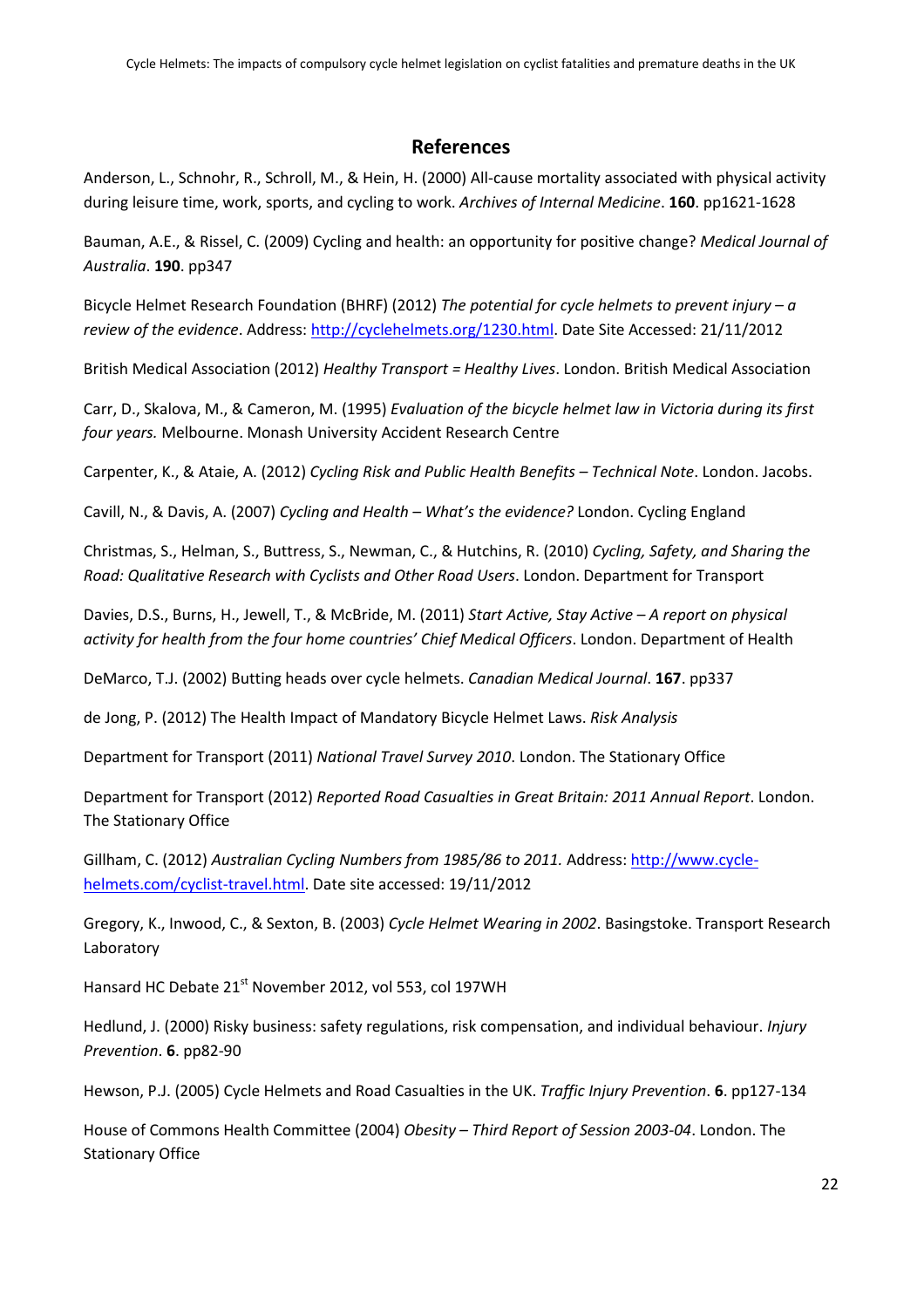Hynd, D., Cuerden, R., Reid, S., & Adams, S. (2009) The potential for cycle helmets to prevent injury – a review of the evidence. Basingstoke. Transport Research Laboratory.

Johan de Hartog, J., Boogaard, H., Nijland, H., & Hoek, G. (2010) Do the health benefits of cycling outweigh the risks? Environmental Health Perspectives. 118. pp1109-1116

Keep, M. (2012) Road cycling: statistics – Standard note SN/SG/06224. London. House of Commons Library

Lardelli-Claret, P., de Dios Luna-del-Castillo, J., Jimenez-Moleon, J.J., Garcia-Martin, M., Bueno-Cavanillas, A., & Glavez-Vargas, R. (2003) Risk compensation theory and voluntary helmet use by cyclists in Spain. Injury Prevention. 9. pp128-132

LeBlanc, J.C., Beattie, T.L., & Culligan, C. (2002) Effect of legislation on the use of cycle helmets. Canadian Medical Association Journal. 166. pp592-5

Mackett, R.L., & Brown, B. (2011) Transport, Physical Activity and Health: Present knowledge and the way ahead. London. UK Transport Research Centre

Macpherson, A.K., Parkin, P.C., & To, T.M. (2001) Mandatory cycle helmet legislation and children's exposure to cycling. Injury Prevention. 7. pp228-230

Macpherson, A.K., To, T.M., Macarthur, C., Chipman, M.L., Wright, J.G., & Parkin, P.C. (2002) Impact of mandatory helmet legislation on bicycle-related head injuries in children: a population-based study. Pediatrics. 110. pp60

National Institute for Health and Clinical Excellence (2012) Walking and cycling: local measures to promote walking and cycling as forms of travel and recreation. London. National Health Service

Ossa, D., & Hutton, J. (2002) The Economic Burden of Physical Inactivity in England. London. MEDTAP International

Phillips, R.O., Fyhri, A., & Sagberg, F. (2011) Risk compensation and bicycle helmets. Risk Analysis.

Porter, M. (2012) Cycle Helmets: A Duty to Wear? APIL Transport Special Interest Group

Pucher, J. & Dijkstra, L. (2003) Promoting Safe Walking and Cycling to Improve Public Health: Lessons from the Netherlands and Germany. American Journal of Public Health. 93. pp1509-1516

Robinson, D.L (1996) Head injuries and bicycle helmet laws. Accident Analysis and Prevention. 28. pp463-475

Royal Society for the Prevention of Accidents (RoSPA) (2010) Road Safety Information – Cycling Accidents. Birmingham. The Royal Society for the Prevention of Accidents.

Scuffham, P., Alsop, J., Cryer, C., & Langley, J.D. (2000) Head injuries to bicyclists and the New Zealand bicycle helmet law. Accident Analysis and Prevention. 32. pp563-573

Sharratt, C., Walter, L.K., & Anjum, O. (2009) Cycle helmet wearing in 2008. Basingstoke. Transport Research Laborartory